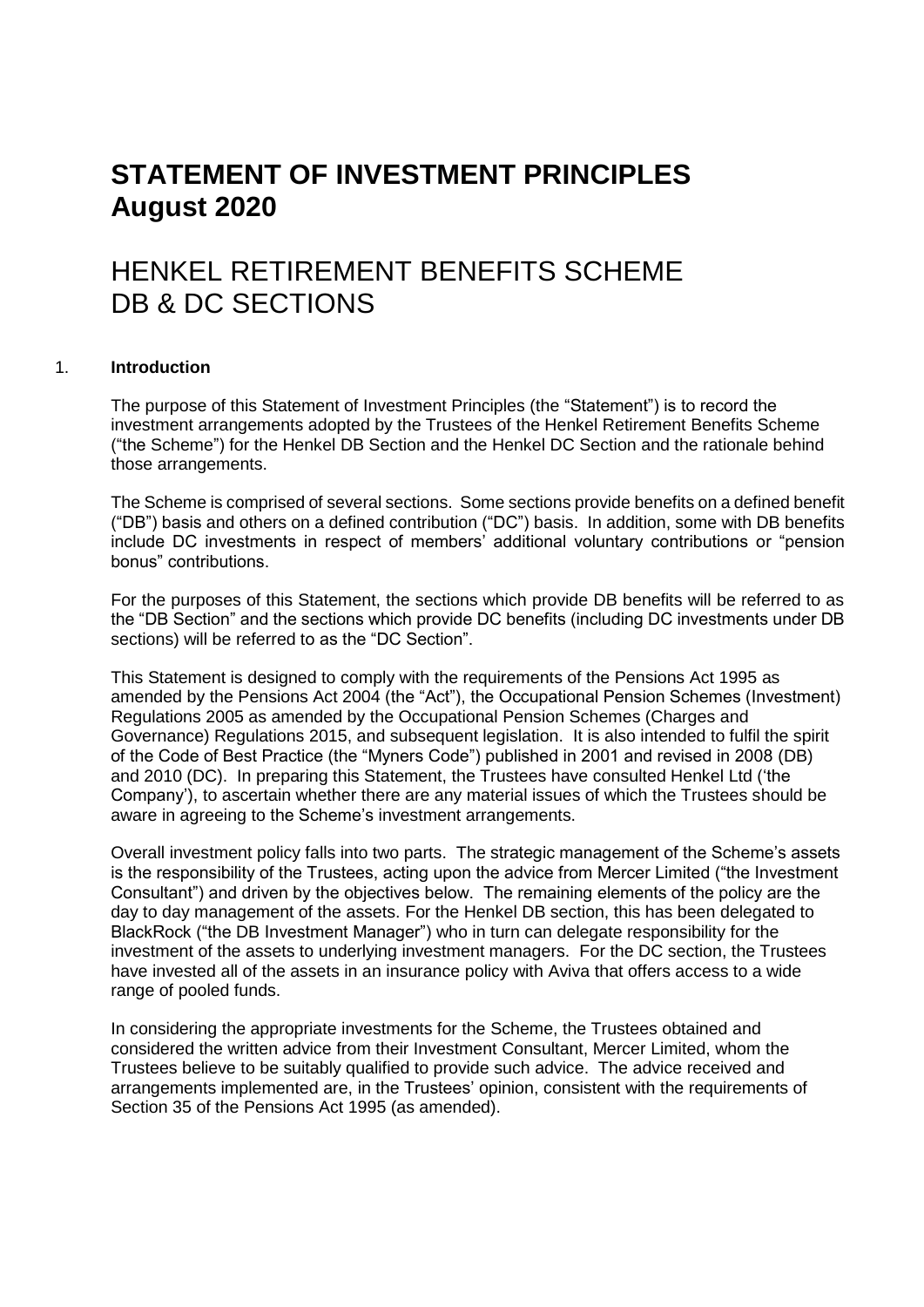# 2. **Defined Benefit Section ("DB Section")**

# 2.1 **Investment Objectives**

The Trustees are required to invest the DB Section's assets in the best interests of the members, beneficiaries and Company and in the case of a potential conflict of interest in the sole interest of the members and beneficiaries.

Within this context the Trustees' main objectives with regard to the investment policy are:

- to provide appropriate security for all beneficiaries
- to achieve long-term growth whilst managing investment risks

The Trustees recognise that the Company has a key role to play in assisting the Trustees to fulfil its primary responsibility of paying benefits and accordingly seeks to maintain the continued longterm support of the Company.

The Trustees are responsible for reviewing the DB Section's investment strategy in consultation with the Scheme's Investment Consultant.

#### 2.2 **Risk Management and Measurement**

The Trustees are aware of and pay close attention to a range of risks inherent in investing the assets of the DB Section and have considered the impact of risks that they believe to be financially material within the expected lifetime of the Scheme.

The Trustees believe that the DB investment strategy provides for adequate diversification both within and across different asset classes and sectors. The Trustees further believe that the current investment strategy is appropriate given the DB Section's liability profile.

The Trustees' policy on risk management is as follows:

- The primary investment risk faced by the DB Section arises as a result of a mismatch between the DB Section's assets and its liabilities. This is therefore the Trustees' principal focus in setting the investment strategy.
- The Trustees recognise that whilst increasing risk increases potential returns over the long term, it also increases the risk of a shortfall in returns relative to that required to cover the DB Section's liabilities as well as producing more short-term volatility in the DB Section's funding position. The Trustees have taken advice on the matter and (in light of the objectives noted previously) carefully considered the implications of adopting different levels of risk.
- The Trustees recognise the risks that may arise from the lack of diversification of investments. Subject to managing the risk from a mismatch of assets and liabilities, the Trustees aim to ensure the asset allocation policy in place results in an adequately diversified portfolio. The DB Section may invest in pooled funds or on a segregated basis.
- The documents governing the manager's appointment include a number of guidelines which, among other things, are designed to ensure that only suitable investments are held by the DB Section. The manager is prevented from investing in asset classes outside its mandate without the Trustees' prior consent.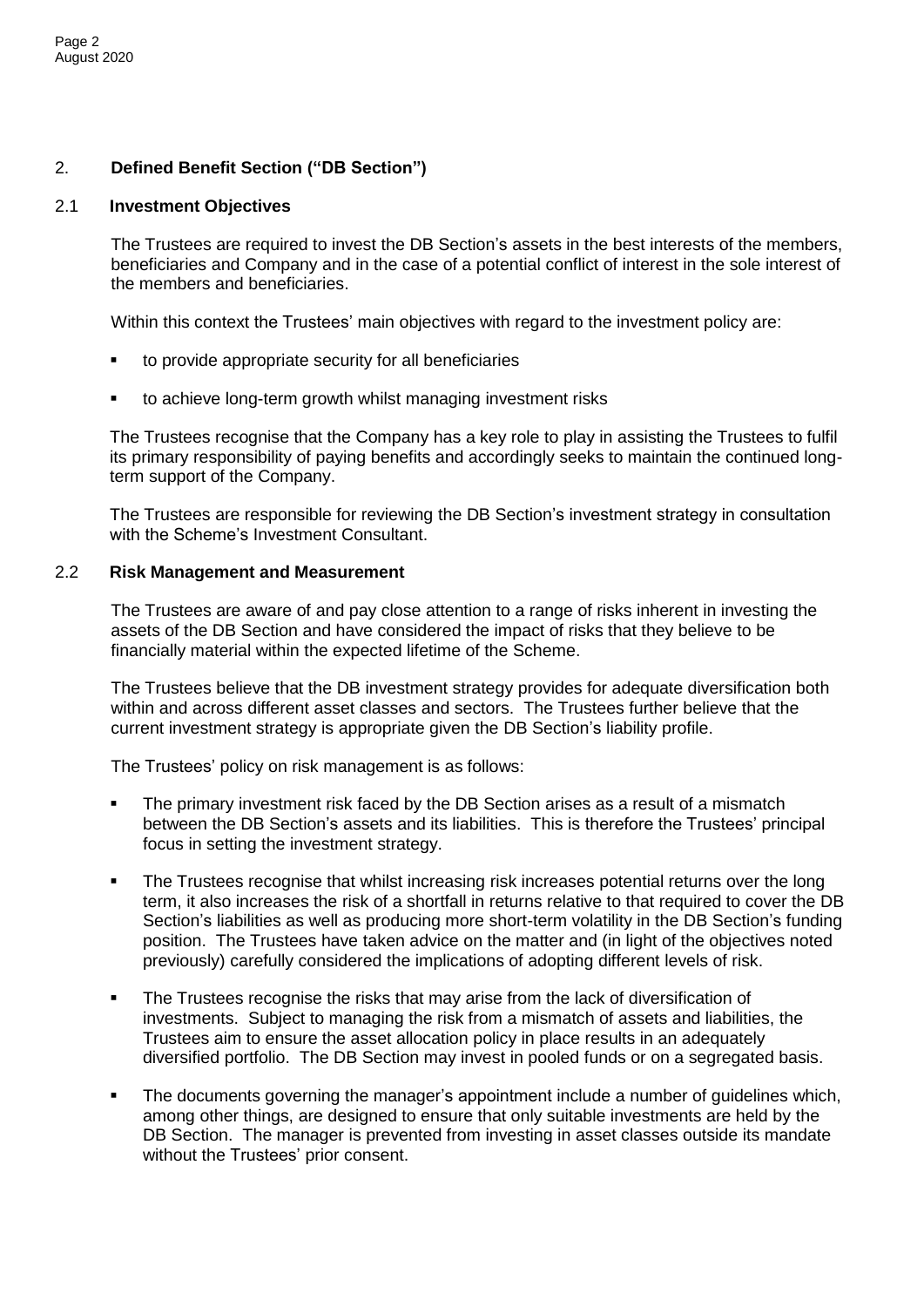- The Trustees recognise the risk that are insufficient liquid assets available to meet benefit payments as they fall due i.e. "liquidity risk". This is monitored according to regular comparison of the level of cash flows required by the Scheme over a specified period with the level of cash actually held. It is managed by holding an appropriate amount of readily realisable investments- the majority of the Scheme's assets are invested in quoted markets.
- The Trustees are aware of the risk that the fair value or future cash flows of a financial asset will fluctuate because of changes in foreign exchange rates i.e. "currency risk". The Trustees invest a proportion of assets in an overseas hedged equity fund to partially mitigate against this risk.
- There is a risk that one party to a financial instrument will cause a financial loss for the other party by failing to discharge an obligation i.e. "credit risk". This is partially mitigated by the Scheme investing in corporate bonds that are rated as investment grade credit (i.e. higher quality bonds).
- The Trustees are mindful of the risk of changes to the Sponsor's covenant. This is assessed as the level of ability and degree of willingness of the Sponsor to support the continuation of the Scheme and to make good any current or future deficit. It is managed by assessing the interaction between the Scheme and the Sponsor's business, as measured by a number of factors, including the creditworthiness of the Sponsor and the size of the pension liability relative to the Sponsor.
- Considerations specific to Environmental, Social and Governance ("ESG") issues are addressed in Section 4.2.
- Arrangements are in place to monitor the DB Section's investments to help the Trustees check that nothing has occurred that would bring into question the continuing suitability of the current investments. To facilitate this, the Trustees receive regular reports from the DB Investment manager. These reports include an analysis of the overall level of return, to ensure the risks taken and returns achieved are consistent with those expected. The Trustees also take advice from the Investment Consultant on the manager's performance, as required.
- The safe custody of the DB Section's assets is delegated to professional custodians.

The Trustees will review this Statement at least once every three years and without delay after any significant change in investment policy. Should there be a material change in the DB Section's circumstances, the Trustees will review whether and to what extent the investment arrangements should be altered; in particular whether the current risk profile remains appropriate.

# 2.3 **Investment Strategy**

Investment policy can be considered in two parts: (1) the strategic management, the setting of which is one of the fundamental responsibilities of the Trustees and (2) the day-to-day management of the assets, which has been delegated to professional investment managers.

Given the investment objectives the Trustees have implemented the investment strategy detailed in Appendix A. The Trustees believe that the investment risk arising from the investment strategy is consistent with the overall level of risk being targeted.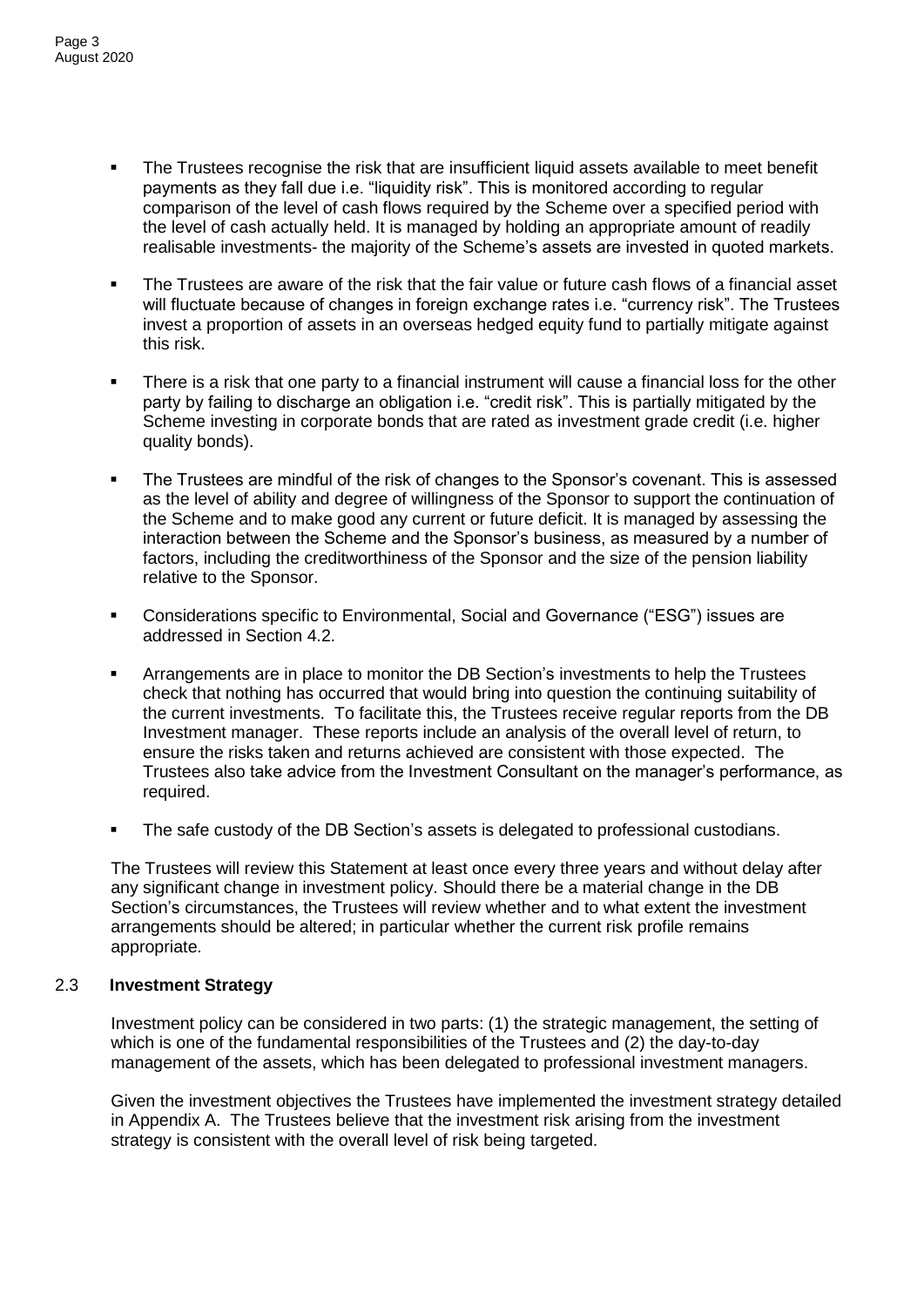# 2.4 **Expected Return**

Over the long term, the Trustees expect the return on the DB Section's assets to be sufficient to meet its objectives.

# 2.5 **Day–to-Day Management of the Assets**

The Trustees delegate the day-to-day management of the assets to BlackRock as its fiduciary manager, who in turn can delegate responsibility for the investment of the assets to underlying investment managers. The Trustees have taken steps to satisfy themselves that BlackRock has the appropriate knowledge and experience for managing the DB Section's investments and is carrying out their work competently. The Trustees have determined, based on expert advice, a benchmark mix of asset types and ranges within which BlackRock may operate.

# 3. **Defined Contribution Section ("DC Section")**

# 3.1 **Investment Objectives**

The Trustees recognise that members have differing investment needs which may change during the course of their working lives. They also recognise that members may have different attitudes to risk. The Trustees believe that the members should make their own investment decisions based on their individual circumstances.

The Trustees' objective is to provide a range of investment options, which while avoiding complexity, should assist members in achieving the following:

- Maximising the value of retirement benefits, to ensure a reasonable standard of living in retirement.
- Protecting the value of benefits in the years approaching retirement against sudden volatility in capital value and fluctuations in the cost of providing benefits.
- Tailoring a member's investments to meet his or her own needs.

The Trustees' Investment Consultant provides advice regarding the suitability of this approach.

The Trustees have also established a default investment option that is described in Appendix C, which is appropriate for any member not wishing to make his/her own investment decisions. There are also a number of 'technical defaults' in the Scheme which have been created following past mapping exercises, these are also set out in Appendix C.

The risks set out in Section 3.2 and other factors referenced are those that the Trustees consider to be financially material considerations in relation to the DC Section. The Trustees believe that the appropriate time horizon in which to assess as financially material considerations is based on individual member's horizons, and are dependent on member age and target retirement dates. In designing the default lifestyle option and alternative lifestyles the Trustees have considered the proximity to target retirement dates when designing the strategy.

The Trustees are satisfied that the funds offered to members and the appointed investment managers are consistent with the objectives of the DC Section, particularly in relation to diversification, risk, expected return and liquidity.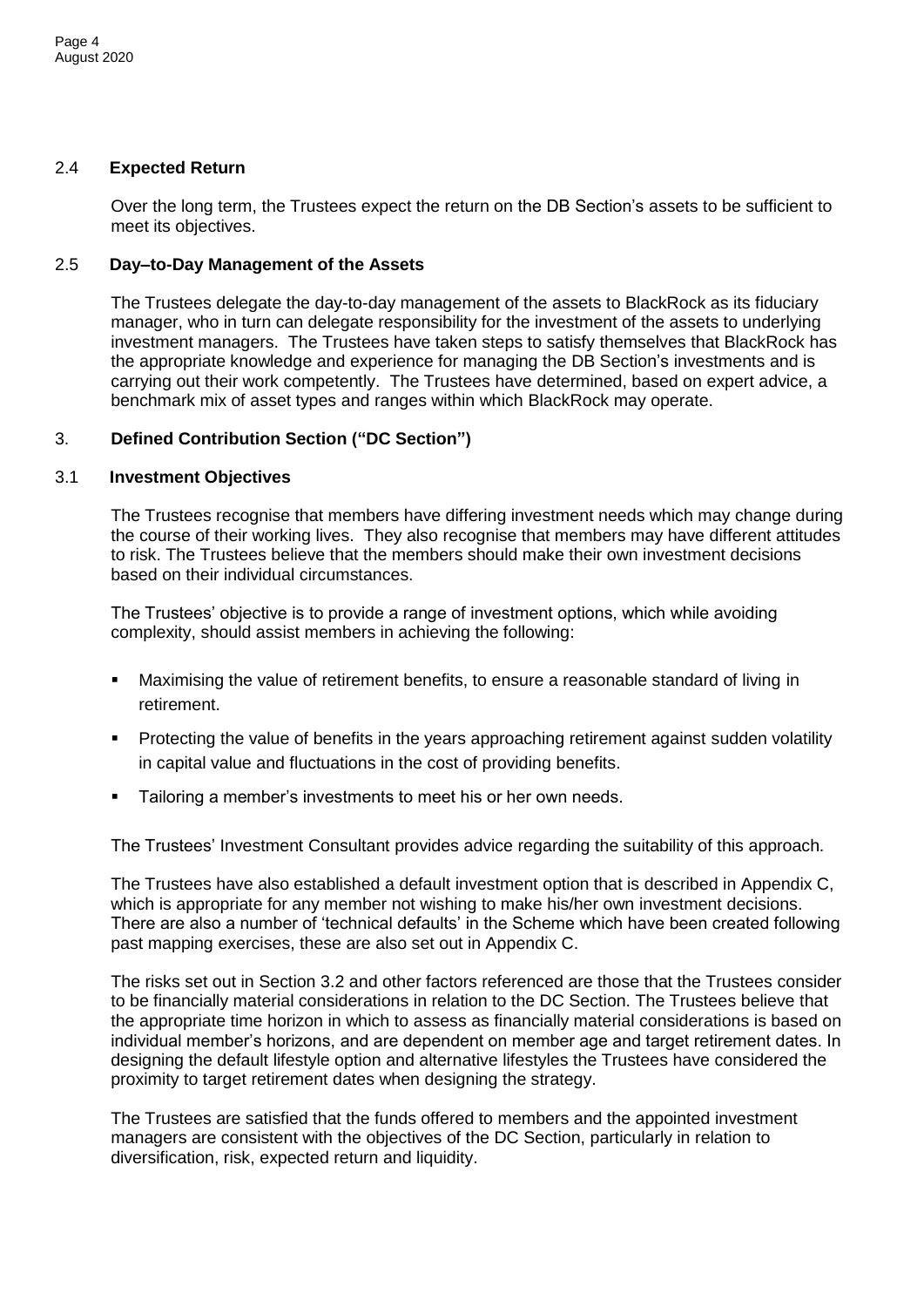Scheme assets are mainly invested on regulated markets. Some funds may have higher exposure to securities not on regulated markets. It is at the discretion of investment managers to ensure these are kept to prudent levels.

The Trustees consider investment objectives and policies when choosing investments either for the self-select fund range or for inclusion within the default investment option. The Trustees receive written advice from their Investment Consultant on any investments prior to them being implemented. The advice received and arrangements implemented are, in the Trustees' opinion, consistent with the requirements of Section 36 of the Pensions Act 1995 (as amended).

#### 3.2 **Risk Management and Measurement**

The Trustees have considered risk from a number of perspectives in relation to the DC Section, including the default option, all of which the Trustees believe are financially material. The list below is not exhaustive, but covers the main risks considered by the Trustees in formulating the policy regarding the default investment options.

| <b>Type of Risk</b> |                       | <b>Description</b>                                                                                                                | How is the risk managed and measured?                                                                                                                                                                            |  |  |  |
|---------------------|-----------------------|-----------------------------------------------------------------------------------------------------------------------------------|------------------------------------------------------------------------------------------------------------------------------------------------------------------------------------------------------------------|--|--|--|
|                     | <b>Inflation Risk</b> | The risk that the investment<br>return over members'<br>working lives will not keep<br>pace with inflation.                       | The Trustees make available a range of<br>funds, across various asset classes, with<br>the majority expected to keep pace with or<br>exceed inflation over the long term.                                        |  |  |  |
| Market Risk         | <b>Currency Risk</b>  | The risk that fluctuations in<br>foreign exchange rates will<br>cause the sterling value of<br>overseas investments to            | Members are able to set their own<br>investment allocations, in line with their risk<br>tolerances.                                                                                                              |  |  |  |
|                     | <b>Credit Risk</b>    | fluctuate.<br>The risk that the issuer of a<br>financial asset, such as a<br>bond, fails to make the<br>contractual payments due. | During the growth phase of the default<br>option, members are invested in an<br>allocation which is expected to grow their<br>pension savings in excess of inflation.<br>Within active funds, management of many |  |  |  |
|                     | Equity, property and  | The risk that investment<br>market movements lead to a                                                                            | of these risks is the responsibility of the<br>investment manager.                                                                                                                                               |  |  |  |
|                     | other price risk      | substantial reduction in the<br>market value of investments.                                                                      | The Trustees consider fund performance,<br>including that of the default investment<br>option, on a quarterly basis.                                                                                             |  |  |  |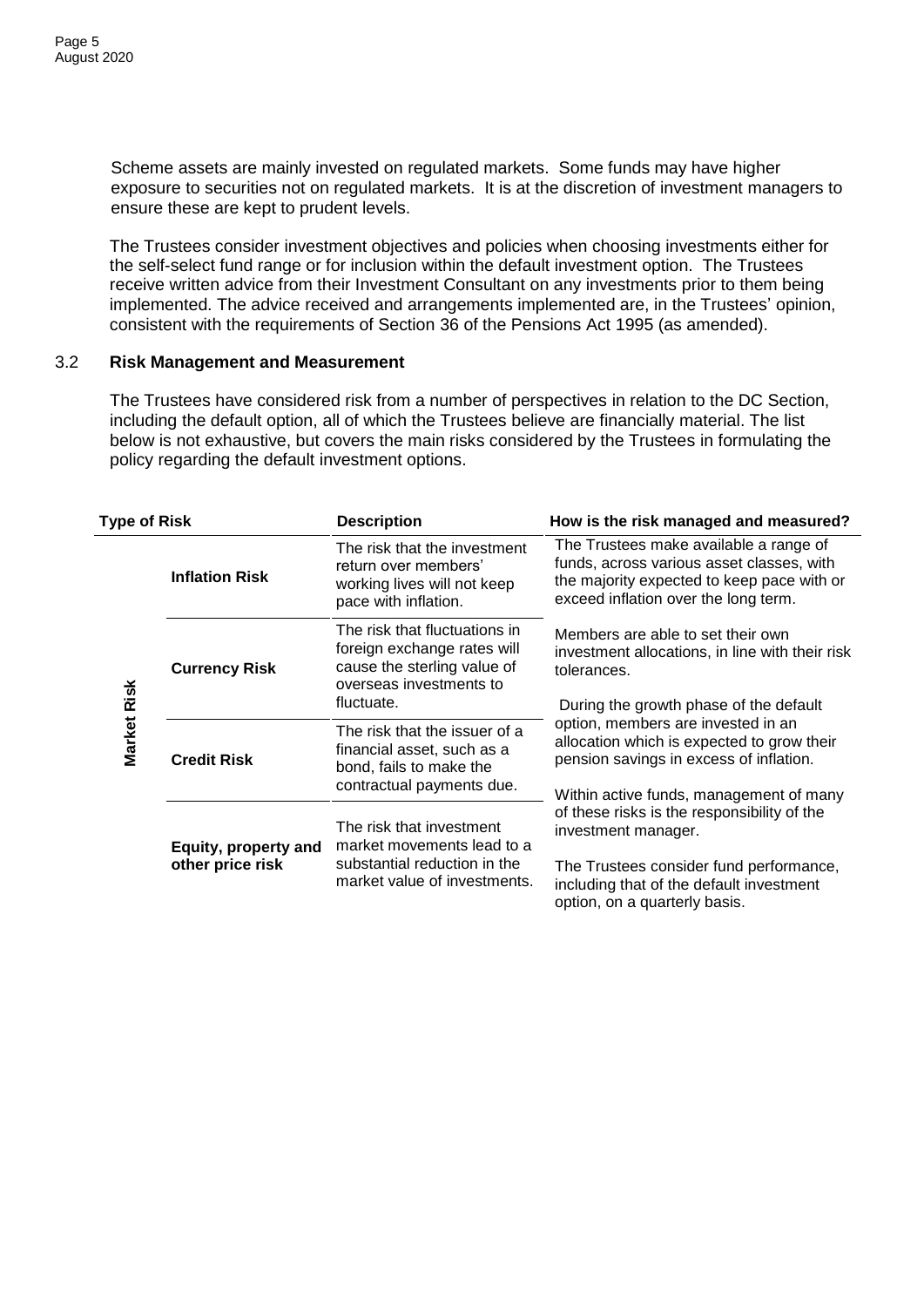| <b>Type of Risk</b>                                        | <b>Description</b>                                                                                              | How is the risk managed and measured?                                                                                                                                                                                                                                                                                                                       |  |  |  |
|------------------------------------------------------------|-----------------------------------------------------------------------------------------------------------------|-------------------------------------------------------------------------------------------------------------------------------------------------------------------------------------------------------------------------------------------------------------------------------------------------------------------------------------------------------------|--|--|--|
|                                                            |                                                                                                                 | The Trustees make available three lifestyle<br>strategies for members.                                                                                                                                                                                                                                                                                      |  |  |  |
|                                                            |                                                                                                                 | Lifestyle strategies automatically switch<br>member's assets into investments whose<br>value is expected to be less volatile relative<br>to how the member wishes to access their<br>pension savings as they approach<br>retirement age.                                                                                                                    |  |  |  |
| <b>Pension Conversion Risk</b>                             | Member's investments do<br>not match how they would<br>like to use their pots in<br>retirement.                 | The default option is a lifestyle strategy<br>which targets income drawdown at<br>retirement. As part of the annual default<br>strategy review, the Trustees review<br>whether the default destination remains<br>appropriate by considering the membership<br>profile, market trends and how members<br>have previously accessed their pension<br>savings. |  |  |  |
|                                                            |                                                                                                                 | Members who wish to take their pots via<br>other methods are able to choose<br>alternative lifestyles which may be more<br>suitable for targeting these outcomes,<br>reducing the risk of mismatches between<br>investment strategy and target destination.                                                                                                 |  |  |  |
| <b>Liquidity Risk</b>                                      | The risk that the Scheme's<br>assets cannot be realised at                                                      | The Scheme's assets are invested in daily<br>dealt and daily priced pooled funds, via an<br>insurance policy with Aviva.                                                                                                                                                                                                                                    |  |  |  |
|                                                            | short notice in line with<br>demand.                                                                            | Investment managers are expected to<br>manage the liquidity of assets in the<br>underlying strategies and keep exposures<br>to any illiquid assets to prudent levels.                                                                                                                                                                                       |  |  |  |
|                                                            | The risk that the investment<br>manager does not meet its<br>fund performance<br>objectives, fails to carry out | The Trustees consider fund returns relative<br>to the benchmark. This is monitored on a<br>quarterly basis.                                                                                                                                                                                                                                                 |  |  |  |
| <b>Investment Manager Risk</b>                             | operational tasks, does not<br>ensure safe-keeping of<br>assets or breaches agreed<br>guidelines.               | The Trustees consider the Investment<br>Consultant's rating of the investment<br>managers on an ongoing basis and prior to<br>implementation.                                                                                                                                                                                                               |  |  |  |
|                                                            | The risk that ESG factors,                                                                                      | The management of this risk has been<br>considered and investment managers are<br>expected to integrate this into their<br>processes.                                                                                                                                                                                                                       |  |  |  |
| <b>Environmental, Social and</b><br><b>Governance Risk</b> | including climate change,<br>have a financially material<br>impact on the return of the<br>Scheme's assets.     | The Trustees review the investment<br>managers' policies and actions in relation<br>to this from time to time.                                                                                                                                                                                                                                              |  |  |  |
|                                                            |                                                                                                                 | The Trustees' policy on Responsible<br>Investment and Corporate Governance is<br>set out in Section 4.2                                                                                                                                                                                                                                                     |  |  |  |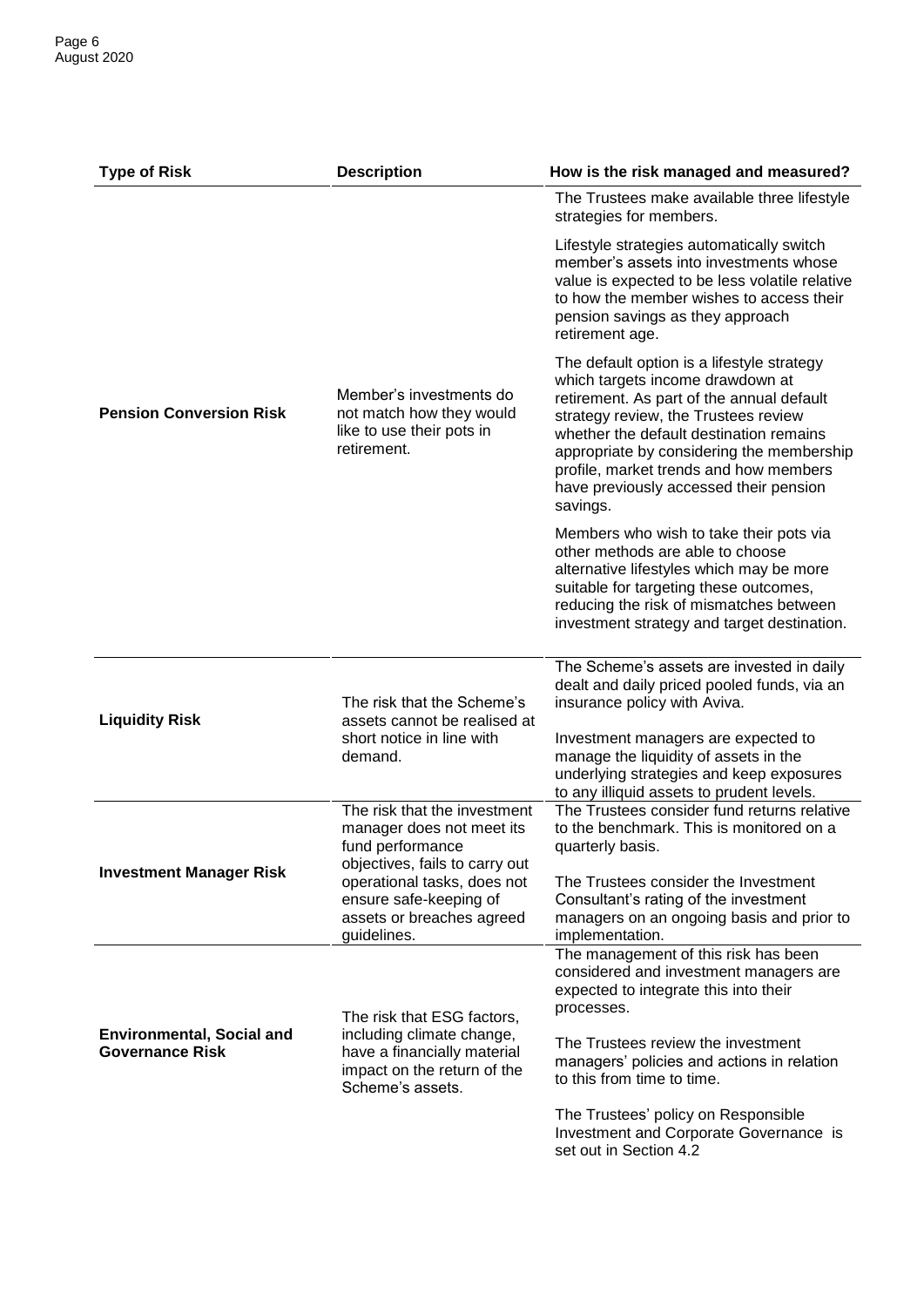# 3.3 **Investment Funds**

The Trustees believe that the risks identified in 3.2 are best met by offering members a range of investment funds from which to choose. This will allow members to choose investment options suited to their personal requirements. These investment options are offered via a long term insurance policy with Aviva (see Appendix C).

# 4. **Defined Benefit and Defined Contribution**

# 4.1 **Realisation of Investments**

The Investment Manager has discretion in the timing of realisation of investments and in considerations relating to the liquidity of those investments within parameters stipulated in the relevant appointment documentation.

In the event of an unexpected need to realise all or part of the assets of the portfolio, the Trustees require the Investment Managers to be able to realise the Scheme's investments in a reasonable timescale subject to the market conditions existing at the time the disposal is required and subject to the best interests of the Scheme. The majority of assets are not expected to take an undue time to liquidate.

The Trustees have agreed a cashflow policy for the DB section, given that the deficit recovery contributions from the Company are expected to cease in 2019. The regular pension benefits are met by income from coupon payments from the buy & maintain credit mandate. Any extraordinary cashflow requirements in excess of the balance left in the cash fund held with BlackRock will be subject to BlackRock's discretion as the fiduciary manager.

# 4.2 **Socially Responsible Investment and Corporate Governance**

The Trustees believe that environmental, social, and corporate governance (ESG) factors may have a material impact on investment risk and return outcomes, and that good stewardship can create and preserve value for companies and markets as a whole. The Trustees also recognise that long-term sustainability issues, particularly climate change, present risks and opportunities that increasingly may require explicit consideration.

The Trustees have given the appointed investment managers full discretion in evaluating ESG factors, including climate change considerations, and exercising voting rights and stewardship obligations attached to the investments, in accordance with their own corporate governance policies and current best practice, including the UK Corporate Governance Code and UK Stewardship Code.

Equity managers who are FCA registered are expected to report on their adherence to the UK Stewardship Code on an annual basis.

The Trustees will review the investment managers' policies and engagement activities (where applicable) on an annual basis.

The strategic rationale for holding different asset classes that help the Trustees to achieve the Scheme's investment objectives and constraints remains the primary driver behind the Scheme's investment strategy. However, within this context, the Trustees are increasingly considering how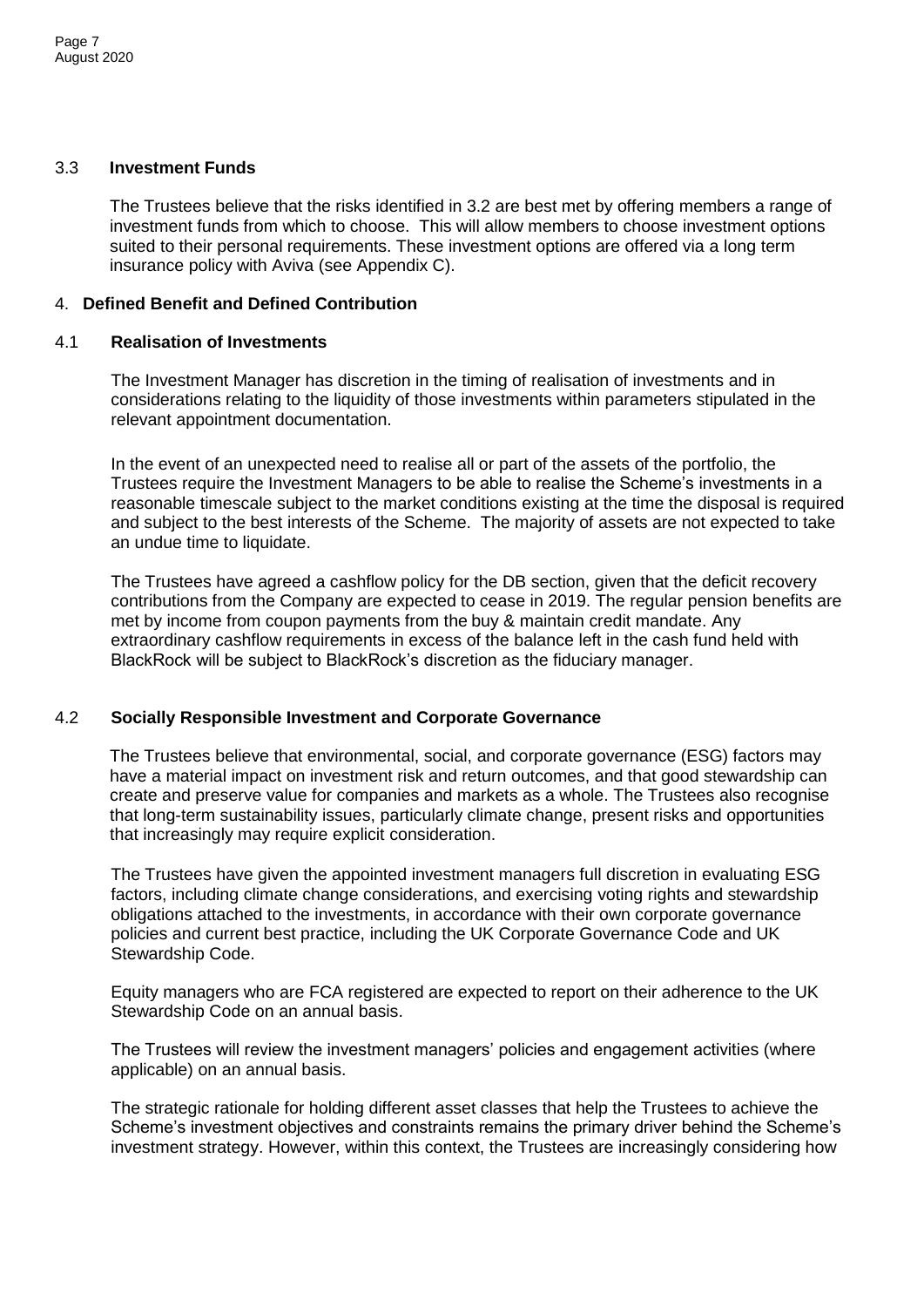ESG, climate change and stewardship issues are integrated within investment processes in appointing new investment managers and monitoring existing investment managers. Monitoring is undertaken on a regular basis and is documented periodically.

Member views are not currently taken into account in the selection, retention and realisation of investments in regard to the DB Section. This position is kept under review. Member views on investment strategy and fund selection in regards to the DC section are not actively sought out, but may be taken into account where expressed, typically through the fund options provided to the members.

For the DC Section, it is noted that the Trustees do not hold a direct relationship with the investment managers, rather the Scheme invests through insurance policy held with Aviva who has the direct relationship with managers. As such, the Trustee may set expectations for the underlying managers to follow but ultimately the investment platform holds the direct link with them. For the purpose of this policy for the DC Section where investment managers are referenced the Trustees are referring to the underlying investment managers.

In line with previous sections of this SIP, investment managers are appointed based on their capabilities and, therefore, their perceived likelihood of achieving the expected return and risk characteristics required for the asset class the Trustees have appointed them for. The underlying investment managers are aware that their continued appointment is dependent on their success in delivering the mandate(s) that they have been appointed to deliver.

The Trustees look to their investment consultant for their forward-looking assessment of the investment managers' ability to achieve the funds' investment objectives over a full market cycle. The consultant's manager research ratings assist with due diligence and questioning the manager during presentations to the Trustees. These ratings are used in decisions around selection, retention and realisation of manager appointments.

If the investment objective for a particular fund changes, the Trustees will review the fund's appointment to ensure it remains appropriate and consistent with the Trustees' wider investment objectives. Some appointments are actively managed and the managers are incentivised through performance objectives for each fund (an appointment may be reviewed following periods of sustained underperformance or significant outperformance). The Trustees will review the appropriateness of using actively managed funds (on an asset class basis) from time to time.

Where the Trustees invest in pooled investment vehicles they accept that they have no ability to specify the risk profile and return targets of the manager, but appropriate mandates have been selected to align with the overall investment strategy. The LDI and buy and maintain mandates within the DB section are actively managed, have been designed with the aim of a achieving a return in excess of the liability profile of the fund, while limiting downside risk. The Diversified Growth Funds that make up the Diversified Growth Strategy in the DC section have been appointed with the aim of achieving a return in excess of an absolute return benchmark, whilst limiting drawdowns relative to wider markets.

The Trustees will also consider the investment consultant's assessment of how each investment manager embeds ESG into its investment process. This includes the investment managers' policy on voting and engagement. The Trustees will use this assessment in decisions around selection, retention and realisation of manager appointments.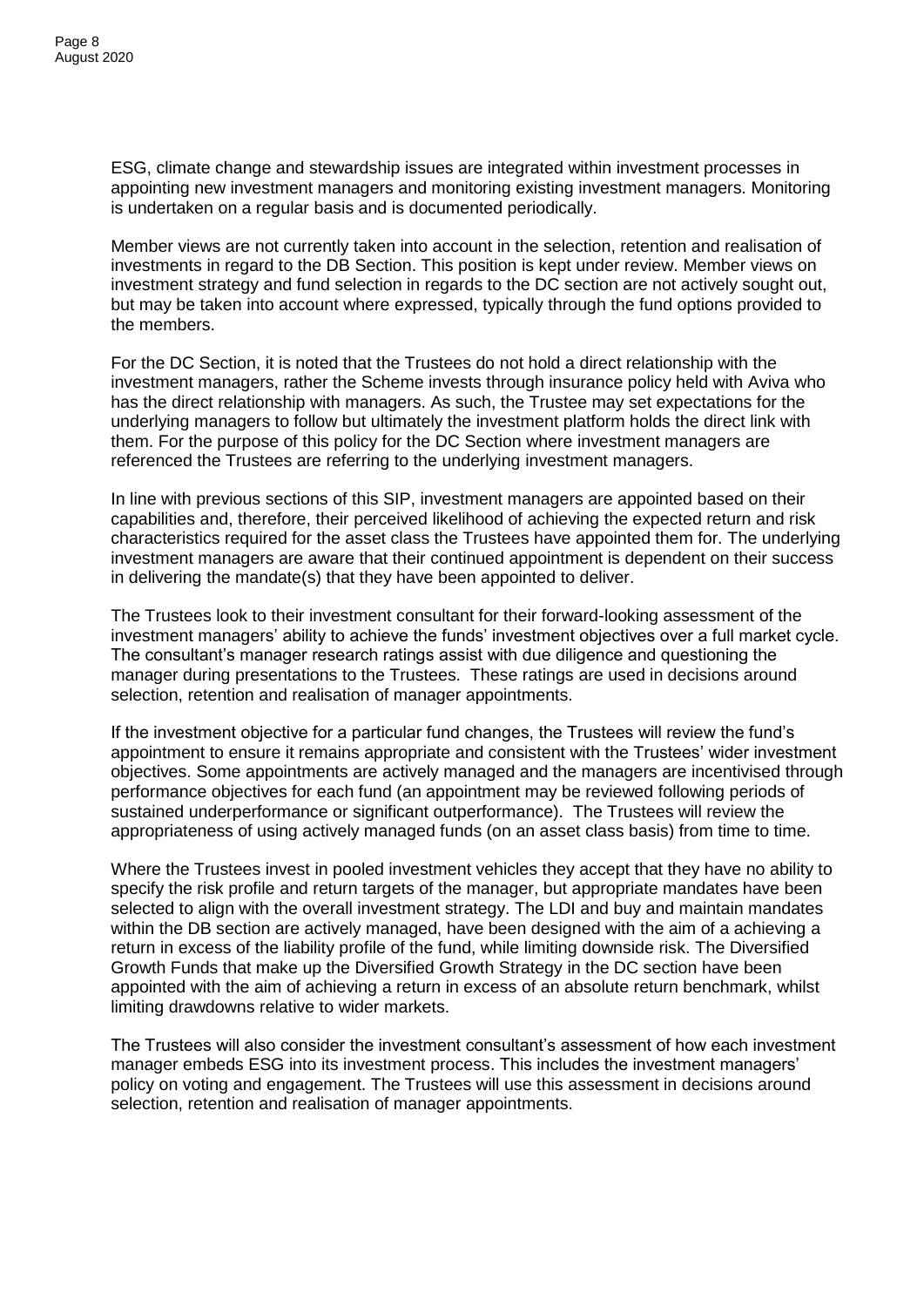The Trustees meet with the investment managers from time to time and have the opportunity to challenge decisions made including voting history (in respect of equities) and engagement activity if they wish to try to ensure the best long term performance over the medium to long term. The investment managers are aware that their continued appointment is based on their success in delivering the mandates they have been appointed to manage. If the Trustees are dissatisfied, then they will look to replace the managers.

The Trustees receive investment manager performance reports from the investment managers on a quarterly basis. For the DB section, they also receive six-monthly investment performance reports from the investment consultant, which present performance information over 3 months, 1 year, 3 years and since inception. The Trustees review the absolute performance, the relative performance against a suitable benchmark, and against the manager's stated target performance (over the relevant time period) on a net of fees basis. The Trustees regularly review this performance. The Trustees' focus is on long term performance, but they may put a fund 'on watch' if there are short term performance concerns and may look to replace the manager if performance does not improve. Furthermore, if a manager is not meeting performance objectives, or their investment objectives for the mandate have changed, the Trustees may ask the manager to review its fees (see Appendix B for details of current fees).

The Trustees do not define set ranges in respect of portfolio turnover and costs. The Trustees ask the investment managers to include portfolio turnover and turnover costs in their presentations and reports to the Trustees. The Trustees will engage with the manager if portfolio turnover is higher than expected as reasonable for the type of mandate. In general, where passive mandates are utilised, the Trustees would typically not expect to see a large amount of turnover in the portfolio, whereas in active mandates higher levels of turnover may be expected.

The Trustees will assess portfolio turnover and costs by broadly comparing portfolio turnover relative to the manager's specified portfolio turnover range in the investment guidelines or prospectus. In respect of the DC Section, the Trustees will also consider transaction costs as a method to assess the level of additional costs incurred by members that may indicate higher levels of turnover within a portfolio.

The Trustees are long term investors and are not looking to change the investment arrangements on a frequent basis.

There is no set duration for the manager appointments. For both Sections, the Trustees will retain the investment manager and funds unless:

- There is a strategic change to the overall strategy that no longer requires exposure to that asset class or manager;
- The manager appointment is reviewed and the Trustees decide to terminate for a more suitable appointment.

In respect of the DC Section, the fund range and default strategy are reviewed on at least a triennial basis. Given the expected long time horizon for DC members within the Scheme, the investments are typically open-ended and expected to be perpetual.

These policies relating to responsible investment and corporate governance are applicable to both the default investment option (Appendix C) and all other arrangements within the DC section including the self-select fund range options.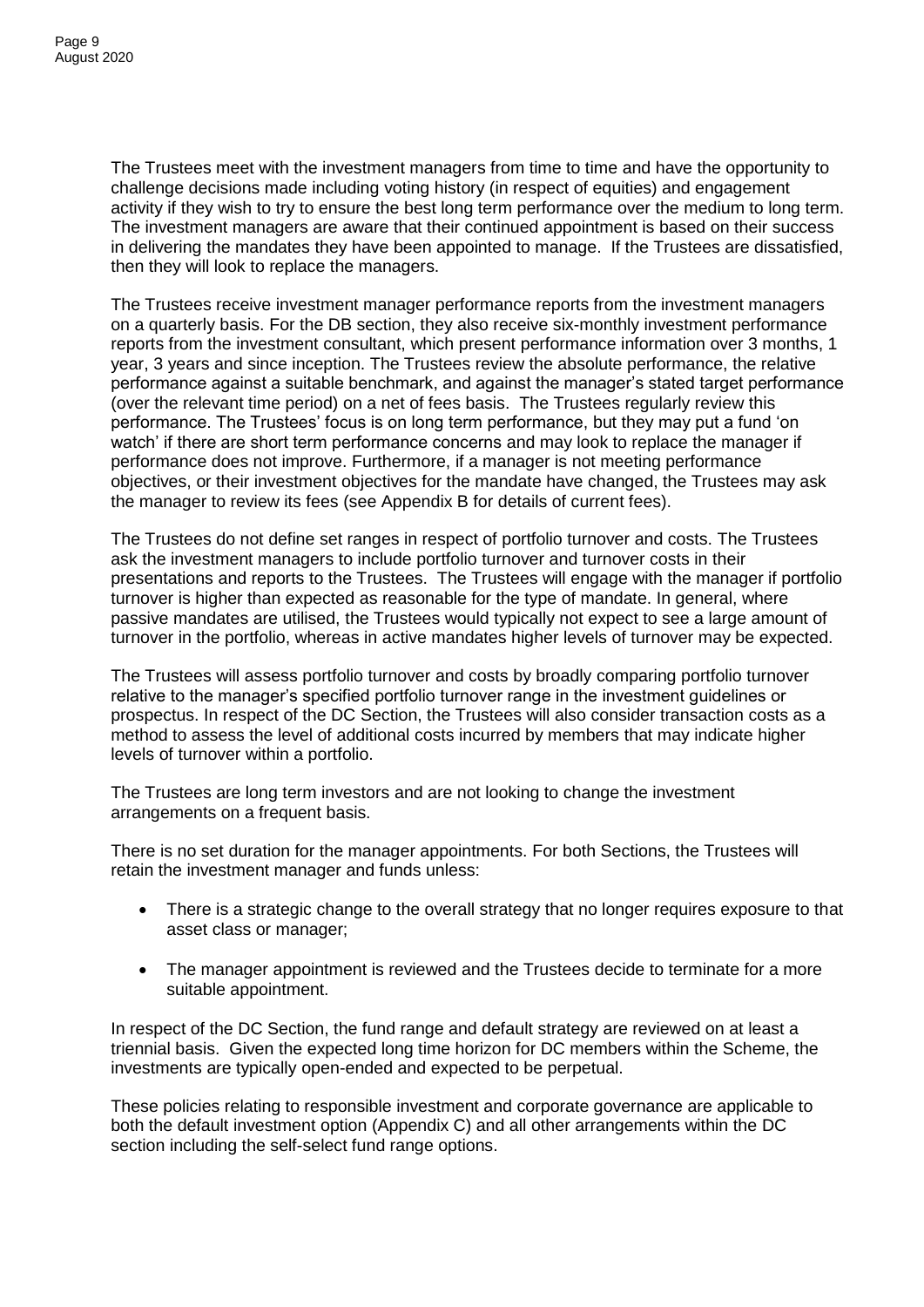# 4.3 **Non-Financial Matters and Member Views**

Non-financial matters refer to the views of the members and beneficiaries including (but not limited to) their ethical views and their views in relation to social and environmental impacts of investments and the future quality of life of members.

Member views have not been explicitly taken into account in the selection, retention and realisation of investments. The Trustees make available a self-select ESG fund in the DC Section following a request from member for this type of fund.

# 4.4 **Additional Voluntary Contributions ("AVCs")**

Under the terms of the Trust Deed the Trustees are responsible for the investment of AVCs paid by members. AVCs are currently invested with BlackRock, Equitable Life Assurance Society, Legal & General, Phoenix Life, Clerical Medical, Standard Life and Prudential. A proportion of contributions relating to AVCs and "pension bonus" contributions are invested with DC Section assets (detailed in Appendix C) in long term insurance policies held with Aviva.

The objective is to provide a return consistent with that achieved by typical investment options for AVC investment.

If Members are considering paying AVCs then the Trustees strongly advise that they seek FCA regulated financial advice.

With the assistance of the Scheme Actuary and the Trustees' Investment Consultant, the Trustees will review these arrangements from time to time to ensure that they remain consistent with the needs of the members.

#### 4.5 **Custodian and Advisors**

# *Custodian*

The role of a custodian is to ensure the safe keeping of the assets and facilitate all transactions entered into by the appointed investment managers.

The Trustees have appointed State Street as custodian of segregated investments for the DB Section. The Trustees are not responsible for the appointment of the custodian of the assets contained within the various pooled fund investments. However, the Trustees are comfortable that BlackRock has procedures in place for the appointment and monitoring of the relevant custodians and for conducting periodic reviews.

# *Actuary*

Emily Brown of Mercer Limited is the appointed Scheme Actuary.

The actuary performs a valuation of the Scheme at least every three years, in accordance with regulatory requirements. The next valuation is expected to be performed by the Scheme Actuary, with an effective date of 31 December 2019. The main purpose of the actuarial valuation is to assess the extent to which the assets cover the accrued liabilities and provide information to help determine the Participating Employers' contribution rate.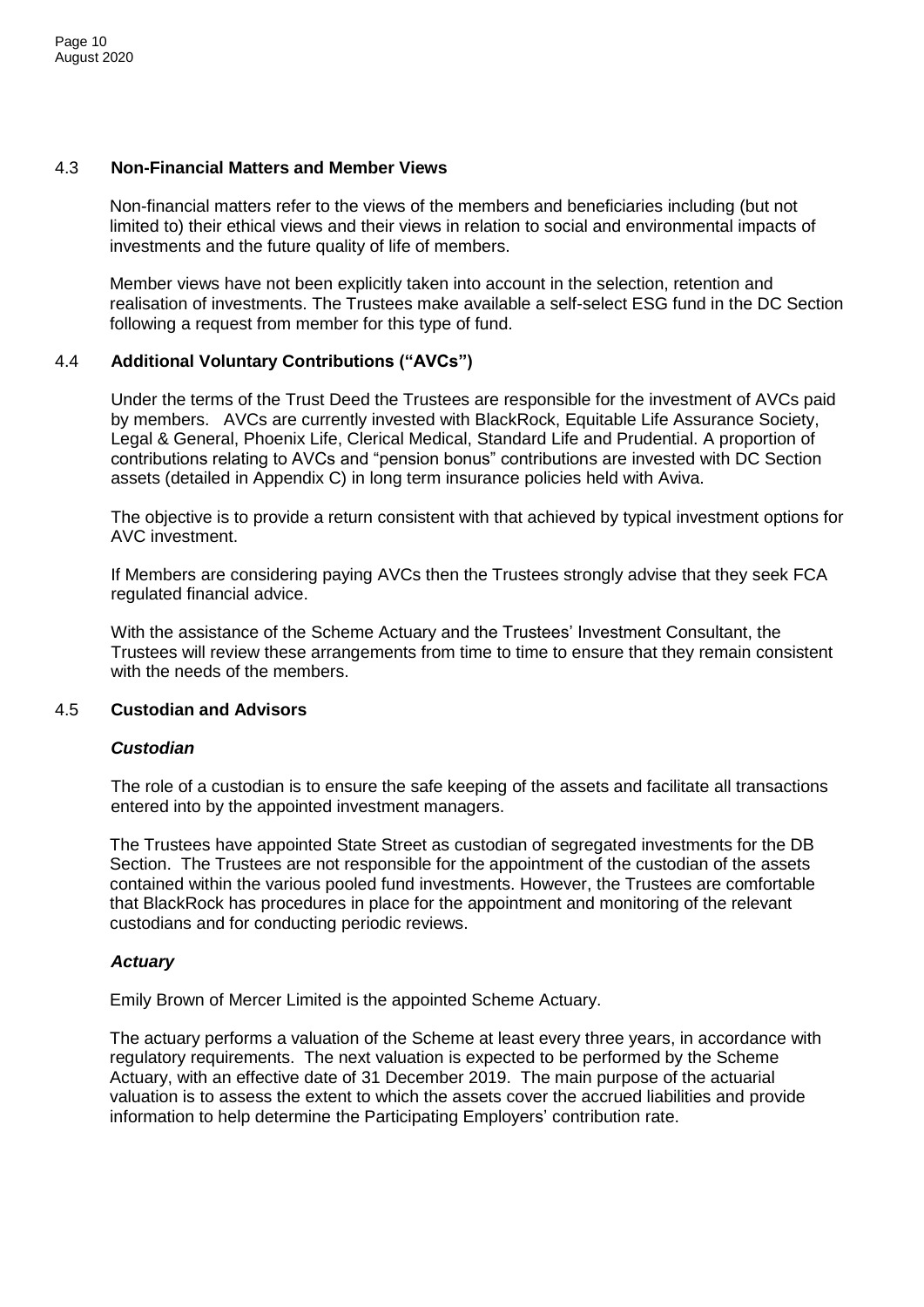# *Investment Consultant*

Whilst the day-to-day management of the Scheme's assets in the DB section is delegated to BlackRock, all other investment decisions including strategic asset allocation and selection and monitoring of investment managers across the DB and DC sections is based on advice received from the Investment Consultant. Mercer Limited has been appointed for this purpose.

# *Administrator*

The Scheme's administrator for the DB Section is Mercer Limited. The administration of the DC Section is provided by the Scheme's bundled investment platform provider, Aviva.

# **The investment platform provider for the DC Section**

The Scheme's bundled investment platform provider is Aviva, who:

- Operates within the terms of this Statement and the written contract;
- Provides access to a platform through which third party funds can be accessed by the Trustees, for the DC Section's members;
- Provides the administration for the DC Section.

# **Mercer Workplace Savings**

- Provides advice in selecting the investment platform provider;
- Provides on-going governance monitoring services (i.e. on the platform provider);
- Provides investment governance of the platform provider's fund range.

#### 4.6 **Fees**

All fees associated with managing the Scheme's assets have been agreed between the providers and the Trustees.

# 4.7 **Performance monitoring**

The performance of each investment manager in the DB and DC Sections is monitored by the Investment Committee and Investment Consultant, using data provided by the Investment Managers. Performance is measured on a bi-annual basis and aggregated to facilitate comparison over longer periods.

In addition the Investment Committee meets the investment managers regularly to review their investment actions together with the reasons for and the background to the performance.

# 4.8 **Compliance with this Statement**

The Trustees monitor compliance with this Statement annually and obtain written confirmation from the Investment Manager that it has given effect to the investment principles in this Statement so far as reasonably practicable and that in exercising any discretion the investment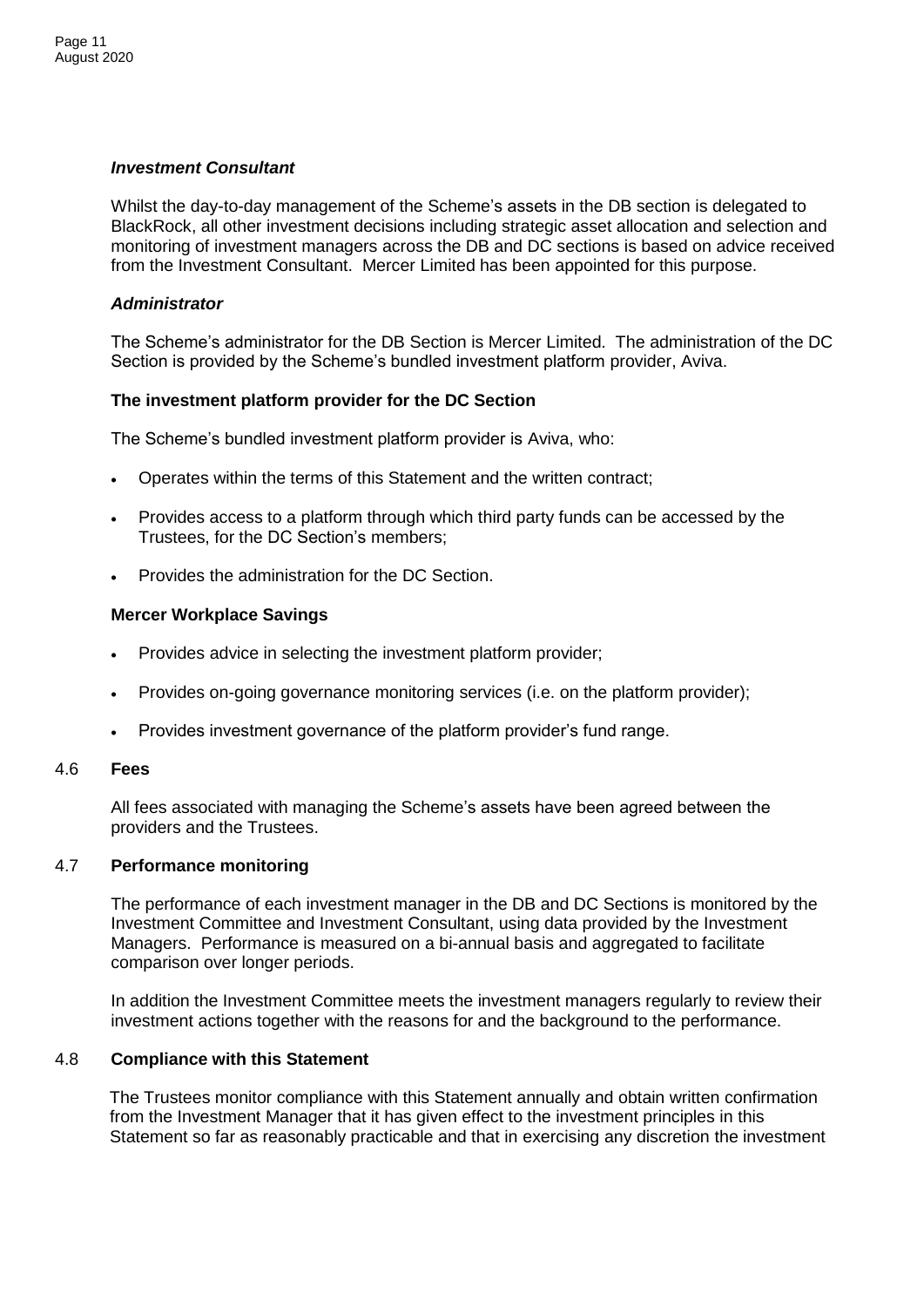managers have done so in accordance with Section 4 of The Occupational Pension Schemes (Investment) Regulations 2005.

# 4.9 **Review of this Statement**

The Trustees will review this Statement at least once every three years and without delay after any significant change in investment policy. Any change to this Statement will only be made after having obtained and considered the written advice of someone who the Trustees reasonably believes to be qualified by their ability in and practical experience of financial matters and to have the appropriate knowledge and experience of the management of pension scheme investments.

G. C Ashton 13 August 2020

Trustee Date

**The Trustees of the Henkel Retirement Benefits Scheme**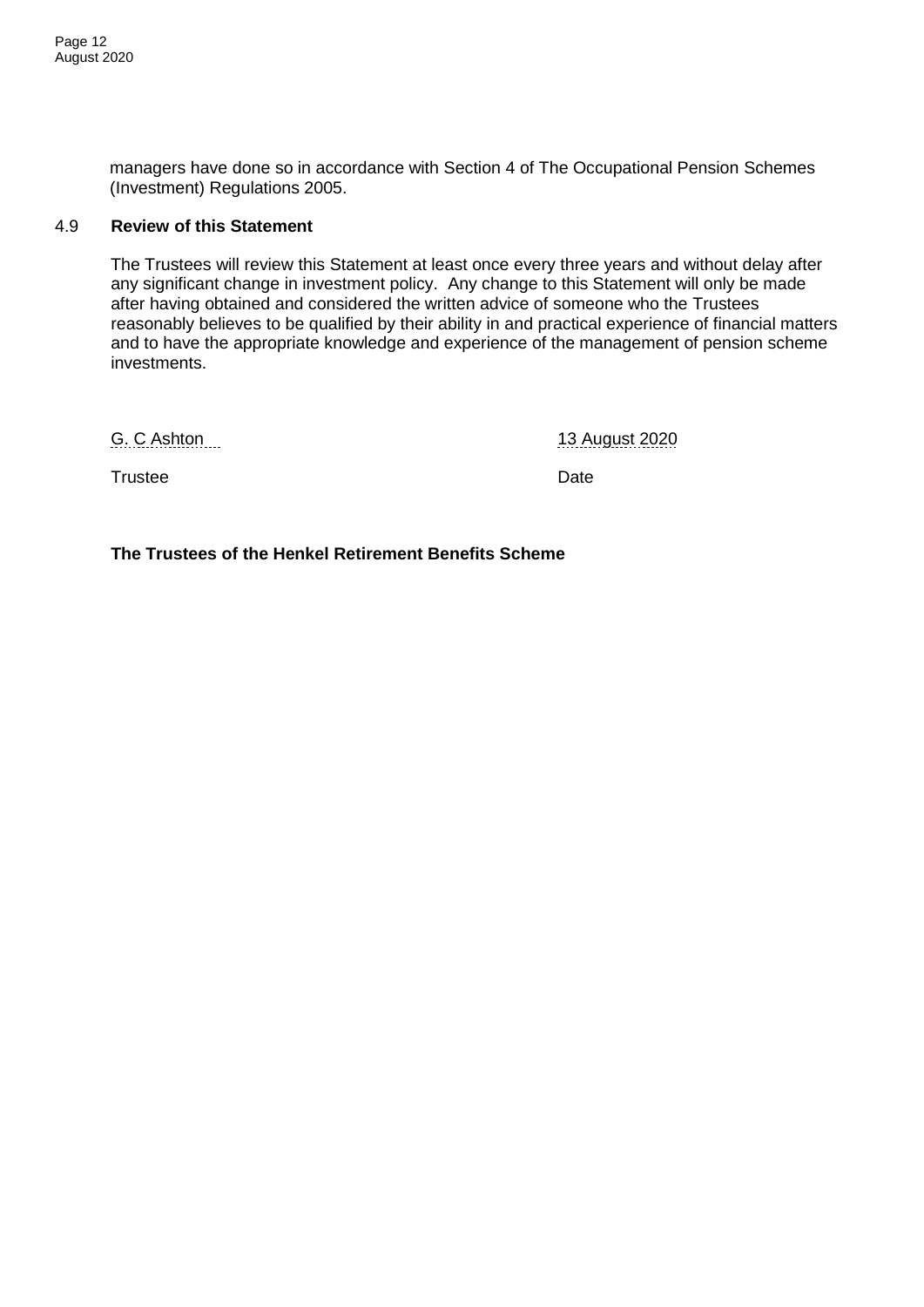# **Appendix A – Defined Benefit Section**

# **Strategic Benchmark**

The Trustees have agreed to de-risk the Scheme so that it is invested 90% in matching assets and 10% in growth assets. This decision followed a request by the Company to change the Scheme's investment strategy to reduce the risk of deterioration in the Scheme's funding level.

A summary of the strategic asset allocation for the Scheme is provided below.

| <b>Asset Class</b>                                        | <b>Interim Central</b><br><b>Allocation</b><br>$(\%)$ | <b>Permitted</b><br>range<br>$(\%)$ |
|-----------------------------------------------------------|-------------------------------------------------------|-------------------------------------|
| <b>Growth Portfolio*</b>                                  | 10.0                                                  | ± 5                                 |
| Liquid                                                    |                                                       |                                     |
| <b>Currency Hedged Developed</b><br>Global Equity (ex UK) | 6.6                                                   | ± 3                                 |
| <b>UK Equity</b>                                          | 0.4                                                   |                                     |
| <b>Emerging Market Equity</b>                             | 3.0                                                   | $0/+ 2$                             |
| <b>Matching Assets</b>                                    | 90.0                                                  | ± 5                                 |
| <b>Buy and Maintain Credit</b>                            | 40.6                                                  | n/a                                 |
| Cash                                                      | 0.0                                                   | n/a                                 |
| <b>LDI Portfolio</b>                                      | 49.4                                                  | n/a                                 |
| <b>Total</b>                                              | 100.0                                                 |                                     |

The DB Section has a target hedge ratio of 95% of nominal and real interest rate exposure (on the Technical Provision basis for valuing the liabilities). The interest rate and inflation exposure from the LDI portfolio, together with the interest rate exposure from the Buy & Maintain Credit Fund, is used to achieve the required level of hedging.

There is a residual investment in private equity, amounting to c.0.5% of Scheme's assets (as at 31 July 2019). Over time the intention is for the private equity assets to decrease as investments are sold and no new allocations are being made to this asset class.

#### **Performance Objectives**

The overall objective of BlackRock is to outperform the composite benchmark. This consists of the total return on the benchmark indices for each asset class combined in the proportions shown in the table above. The performance objectives of the underlying funds are detailed overleaf.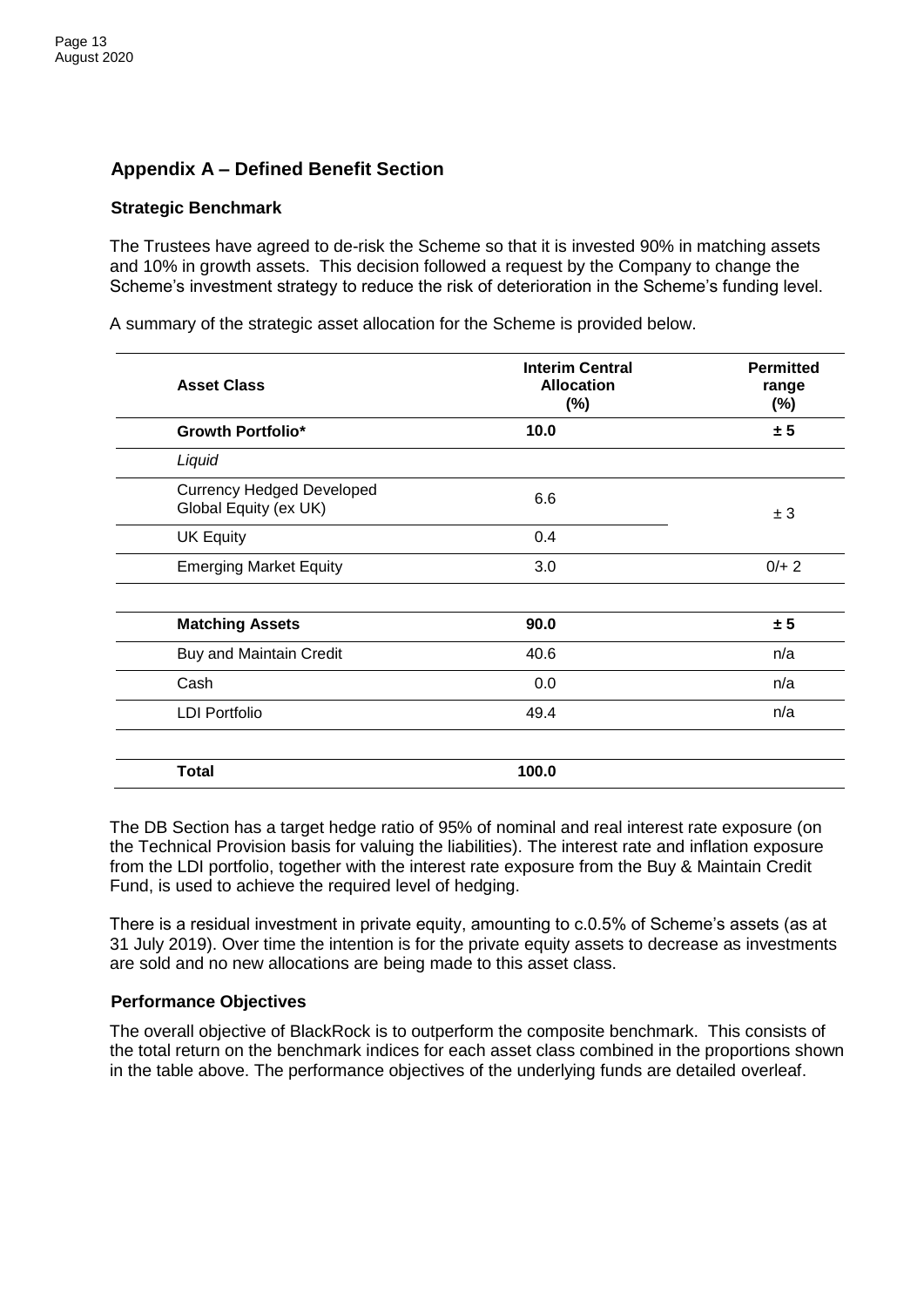# **BlackRock**

| Asset<br><b>Class</b>                                          | <b>Portfolio</b>                                                                           | <b>Benchmark</b><br>index                                | <b>Performance Target</b><br>(% p.a.)                                                                                                                                                                                                                                                                                                                                                                                                                                     |
|----------------------------------------------------------------|--------------------------------------------------------------------------------------------|----------------------------------------------------------|---------------------------------------------------------------------------------------------------------------------------------------------------------------------------------------------------------------------------------------------------------------------------------------------------------------------------------------------------------------------------------------------------------------------------------------------------------------------------|
| Currency<br>Hedged<br>Developed<br>Global<br>Equity (ex<br>UK) | Aquila Life<br>Currency<br>Hedged<br><b>World Equity</b><br>ex UK Fund                     | <b>FTSE AII-</b><br>World<br>Developed<br>ex UK<br>Index | To achieve returns in line<br>with the benchmark                                                                                                                                                                                                                                                                                                                                                                                                                          |
| <b>UK Equity</b>                                               | Aquila Life<br><b>UK Equity</b><br><b>Index Fund</b>                                       | FTSE All-<br>Share Index                                 | To achieve returns in line<br>with the benchmark                                                                                                                                                                                                                                                                                                                                                                                                                          |
| Emerging<br>Market<br>Equity                                   | <b>iShares</b><br>Emerging<br><b>Markets</b><br><b>Index Fund</b>                          | <b>MSCI</b><br>Emerging<br><b>Markets</b><br>Index       | To achieve returns in line<br>with the benchmark                                                                                                                                                                                                                                                                                                                                                                                                                          |
| Buy and<br>Maintain<br>Credit                                  | Segregated<br>mandate                                                                      | n/a                                                      | Invest in a diversified<br>portfolio of primarily<br>investment grade fixed<br>income securities with the<br>aim of delivering an<br>attractive yield and<br>spread. The portfolio will<br>be managed on a buy<br>and maintain basis. Its<br>aim is to partially provide<br>income to meet cashflow<br>requirements and also,<br>along with the LDI<br>Portfolio, to provide<br>interest rate exposure<br>with the aim of achieving<br>the target nominal hedge<br>ratio. |
| Liability<br>Driven<br>Investment                              | Institutional<br>Liquidity<br>Fund; directly<br>held cash,<br>gilts, Network<br>Rail bonds | n/a                                                      | To manage the LDI<br>portfolio to control the<br>interest rate and inflation<br>exposure relative to the<br>Scheme's cashflow<br>portfolio.                                                                                                                                                                                                                                                                                                                               |
| Cash                                                           | Institutional<br>Sterling<br>Liquidity<br>Fund                                             | 7 day LIBID                                              | Maximise income through<br>use of high quality short<br>term money market<br>instruments                                                                                                                                                                                                                                                                                                                                                                                  |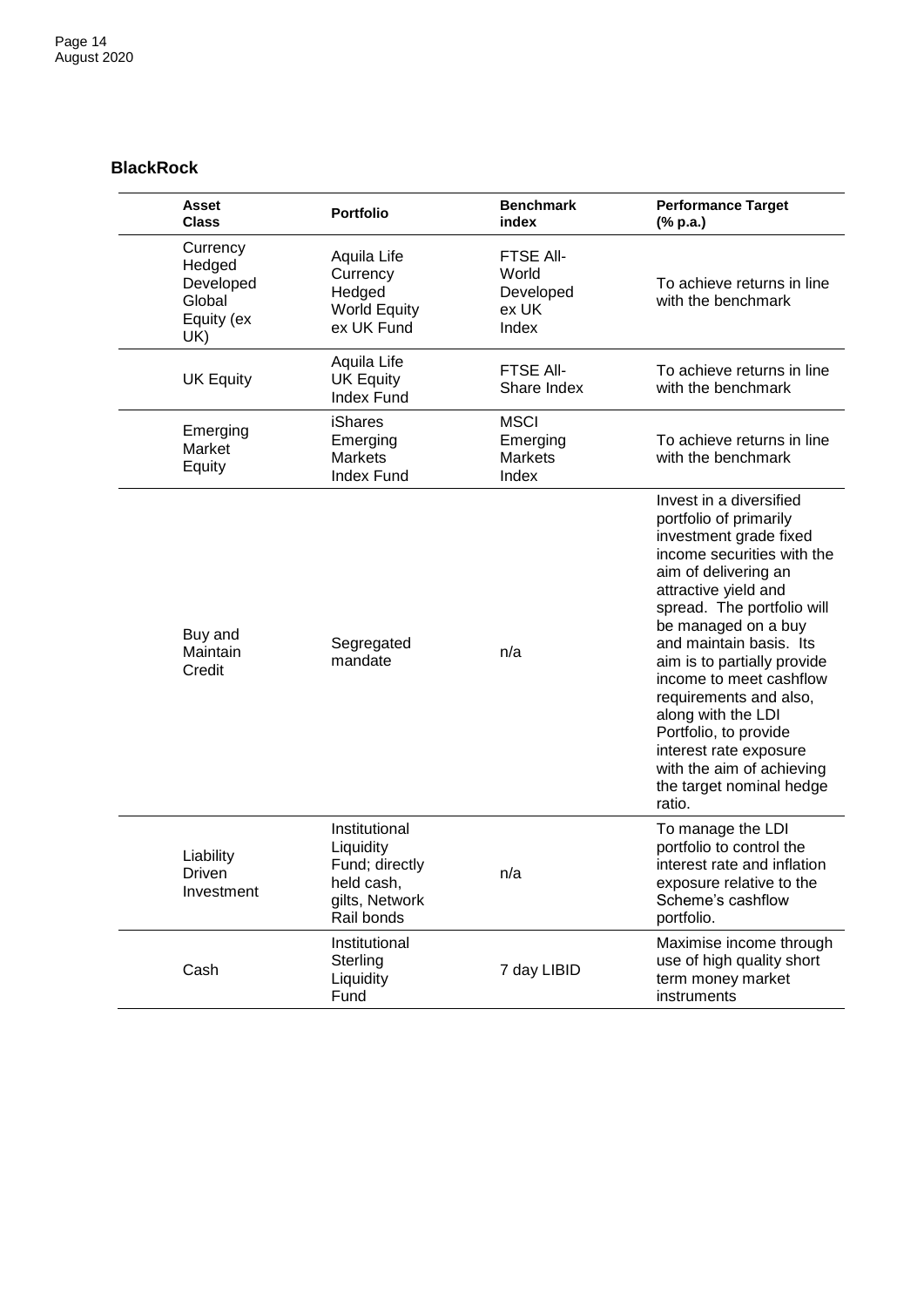# **Appendix B – Fees**

# **Investment Management Fees**

BlackRock receives a fiduciary fee which is fixed at 0.11% per annum of the market value of the total portfolio.

The underlying elements of the annual management charges (AMCs) are reflected in the table below:

| <b>Total Portfolio</b>                                 | Rate p. a.  |
|--------------------------------------------------------|-------------|
|                                                        |             |
| <b>Growth Assets</b>                                   |             |
| <b>BlackRock Aquila Life UK Equity Index Fund</b>      | 0.04%       |
| BlackRock Aquila Life World ex UK Equity Fund          | 0.04%       |
| Aberdeen Global Emerging Markets Equity - G2 USD       | 0.75%       |
| Aberdeen Global Emerging Markets Equity - D2 GBP       | 0.70%       |
| iShares Emerging Markets Index Fund                    | 0.10%       |
|                                                        |             |
| <b>Matching Assets</b>                                 |             |
| BIBF Over 10 Year Corporate Bond Fund                  | 0.15%       |
| Buy and Maintain Credit Portfolio*                     | 0.14%       |
|                                                        |             |
| <b>LDI Portfolio**</b>                                 | 0.03%       |
|                                                        |             |
| <b>Liquid Assets</b>                                   |             |
| <b>BlackRock Institutional Sterling Liquidity Fund</b> | $0.00\%***$ |

\*Subject to a minimum fee of £150k per annum

\*\*Subject to a minimum fee of £100k per annum

\*\*\*There is no AMC for the BlackRock Institutional Sterling Liquidity Fund as reflected in the table above.

However, for the avoidance of doubt, there will be a charge of 0.03% for third party expenses (custody, safekeeping, transaction fees, fund administration and transfer agency).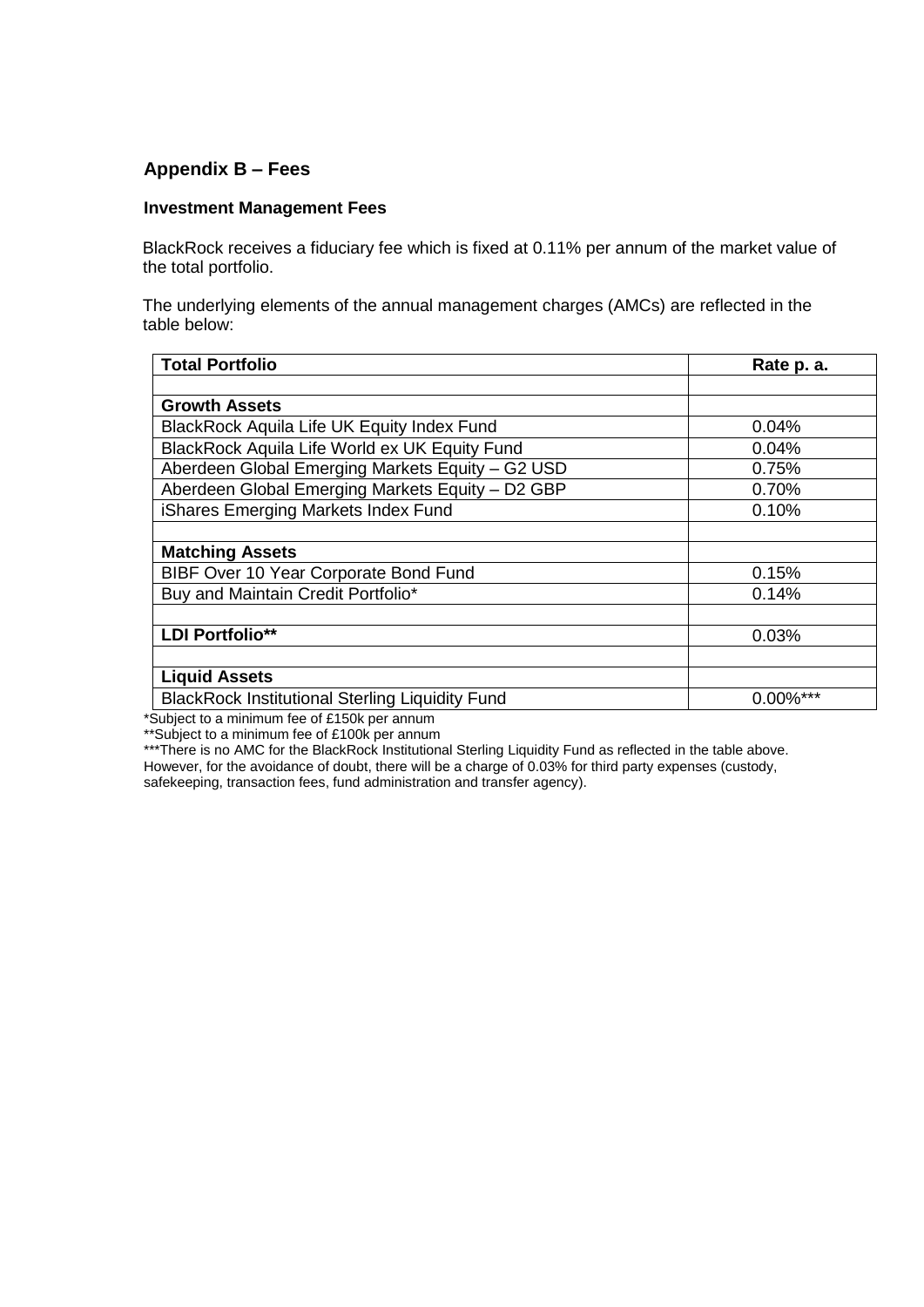# **Appendix C – Defined Contribution Section**

# **Lifetime Programme**

The Scheme makes available three lifetime strategies for members.

- i. The Lifetime Targeting Income Drawdown (the default investment option)
- ii. The Lifetime Targeting Annuity
- iii. The Lifetime Targeting Cash

All lifetime strategies invest 50% of assets in global equities and 50% in a diversified growth fund until eight years before the member's retirement date. As retirement approaches, these assets are gradually transferred into a pre-retirement funds suitable for the respective target and a cash fund (and retaining the diversified growth fund holding in the case of Lifetime Targeting Income Drawdown).

i. The Lifetime Targeting Income Drawdown (the default investment option)

| <b>Asset Class</b>                   | <b>Fund</b>                                                                                        | <b>Years to Retirement</b> |       |      |       |      |       |              |      |          |
|--------------------------------------|----------------------------------------------------------------------------------------------------|----------------------------|-------|------|-------|------|-------|--------------|------|----------|
|                                      |                                                                                                    | 8+                         | 7     | 6    | 5     | 4    | 3     | $\mathbf{2}$ | 1    | $\bf{0}$ |
| <b>Global Equities</b>               | Aviva Pension MyM<br>BlackRock (30:70) Currency<br><b>Hedged Global Equity Index</b><br>(Aquila C) | 50.0                       | 43.75 | 37.5 | 31.25 | 25.0 | 18.75 | 12.5         | 6.25 | 0.00     |
| Diversified Growth                   | Aviva Pension MyM Diversified<br><b>Growth Strategy</b>                                            | 50.0                       | 43.75 | 37.5 | 31.25 | 25.0 | 18.75 | 12.5         | 6.25 | 0.00     |
| Pre-Retirement<br>Fund (Multi-Asset) | Aviva Pension MyM LGIM<br>Retirement Income Multi-Asset<br>Fund                                    | 0.0                        | 12.5  | 25.0 | 37.5  | 50.0 | 62.5  | 70.0         | 70.0 | 70.0     |
| Cash                                 | Aviva Pension MyM<br><b>BlackRock Institutional Sterling</b><br>Liquidity                          | 0.0                        | 0.0   | 0.0  | 0.0   | 0.0  | 0.0   | 5.0          | 17.5 | 30.0     |

This Lifetime strategy is the default investment option for those members who do not wish to make an active choice on their investments. Further detail on the default investment option is provided below.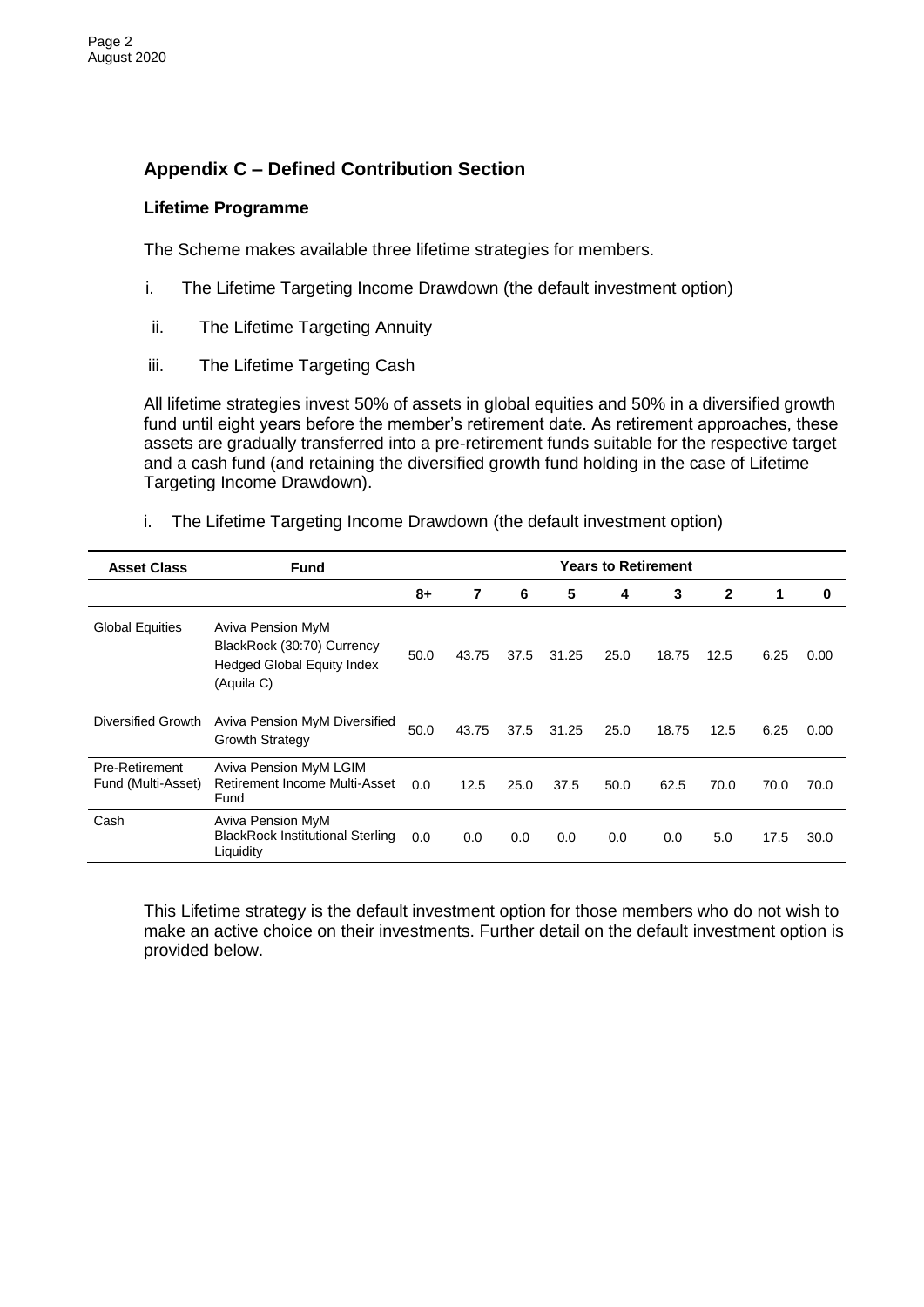# ii. The Lifetime Targeting Annuity

|                            |                                                                                                    | <b>Years to Retirement</b> |      |      |      |      |      |              |      |      |
|----------------------------|----------------------------------------------------------------------------------------------------|----------------------------|------|------|------|------|------|--------------|------|------|
| <b>Asset Class</b>         | <b>Fund</b>                                                                                        | 8+                         | 7    | 6    | 5    | 4    | 3    | $\mathbf{2}$ | 1    | 0    |
| <b>Global Equities</b>     | Aviva Pension MyM<br>BlackRock (30:70) Currency<br><b>Hedged Global Equity Index</b><br>(Aquila C) | 50.0                       | 38.0 | 25.0 | 13.0 | 0.0  | 0.0  | 0.0          | 0.0  | 0.0  |
| Diversified Growth         | Aviva Pension MyM<br>Diversified Growth Strategy                                                   | 50.0                       | 50.0 | 50.0 | 50.0 | 50.0 | 38.0 | 25.0         | 13.0 | 0.0  |
| <b>Pre-Retirement Fund</b> | Aviva Pension MyM LGIM<br>Pre-Retirement                                                           | 0.0                        | 12.0 | 25.0 | 37.0 | 50.0 | 62.0 | 67.0         | 71.0 | 75.0 |
| Cash                       | Aviva Pension MyM<br><b>BlackRock Institutional</b><br><b>Sterling Liquidity</b>                   | 0.0                        | 0.0  | 0.0  | 0.0  | 0.0  | 0.0  | 8.0          | 16.0 | 25.0 |

# iii. The Lifetime Targeting Cash

|                        |                                                                                             | <b>Years to Retirement</b> |      |      |      |      |      |              |      |       |
|------------------------|---------------------------------------------------------------------------------------------|----------------------------|------|------|------|------|------|--------------|------|-------|
| <b>Asset Class</b>     | <b>Fund</b>                                                                                 | 8+                         | 7    | 6    | 5    | 4    | 3    | $\mathbf{2}$ | 1    | 0     |
| <b>Global Equities</b> | Aviva Pension MyM<br>BlackRock (30:70) Currency<br>Hedged Global Equity Index<br>(Aquila C) | 50.0                       | 38.0 | 25.0 | 13.0 | 0.0  | 0.0  | 0.0          | 0.0  | 0.0   |
| Diversified<br>Growth  | Aviva Pension MyM Diversified<br><b>Growth Strategy</b>                                     | 50.0                       | 50.0 | 50.0 | 50.0 | 50.0 | 38.0 | 25.0         | 13.0 | 0.0   |
| Pre-Retirement<br>Fund | <b>Aviva Pension MyM LGIM Pre-</b><br>Retirement                                            | 0.0                        | 12.0 | 25.0 | 37.0 | 50.0 | 37.0 | 25.0         | 12.0 | 0.0   |
| Cash                   | Aviva Pension MyM<br><b>BlackRock Institutional Sterling</b><br>Liquidity                   | 0.0                        | 0.0  | 0.0  | 0.0  | 0.0  | 25.0 | 50.0         | 75.0 | 100.0 |

# **The Aims and Objectives of the Default Investment Option**

The default investment option manages investment and other risks through a diversified strategic asset allocation consisting of traditional and alternative assets. Risk is not considered in isolation, but in conjunction with expected investment returns and outcomes for members. Any investment in derivative instruments contributes to risk reduction, or efficient portfolio management.

Typically, a proportion of members will actively choose the default investment option because they feel it is most appropriate for them. However, the vast majority of DC scheme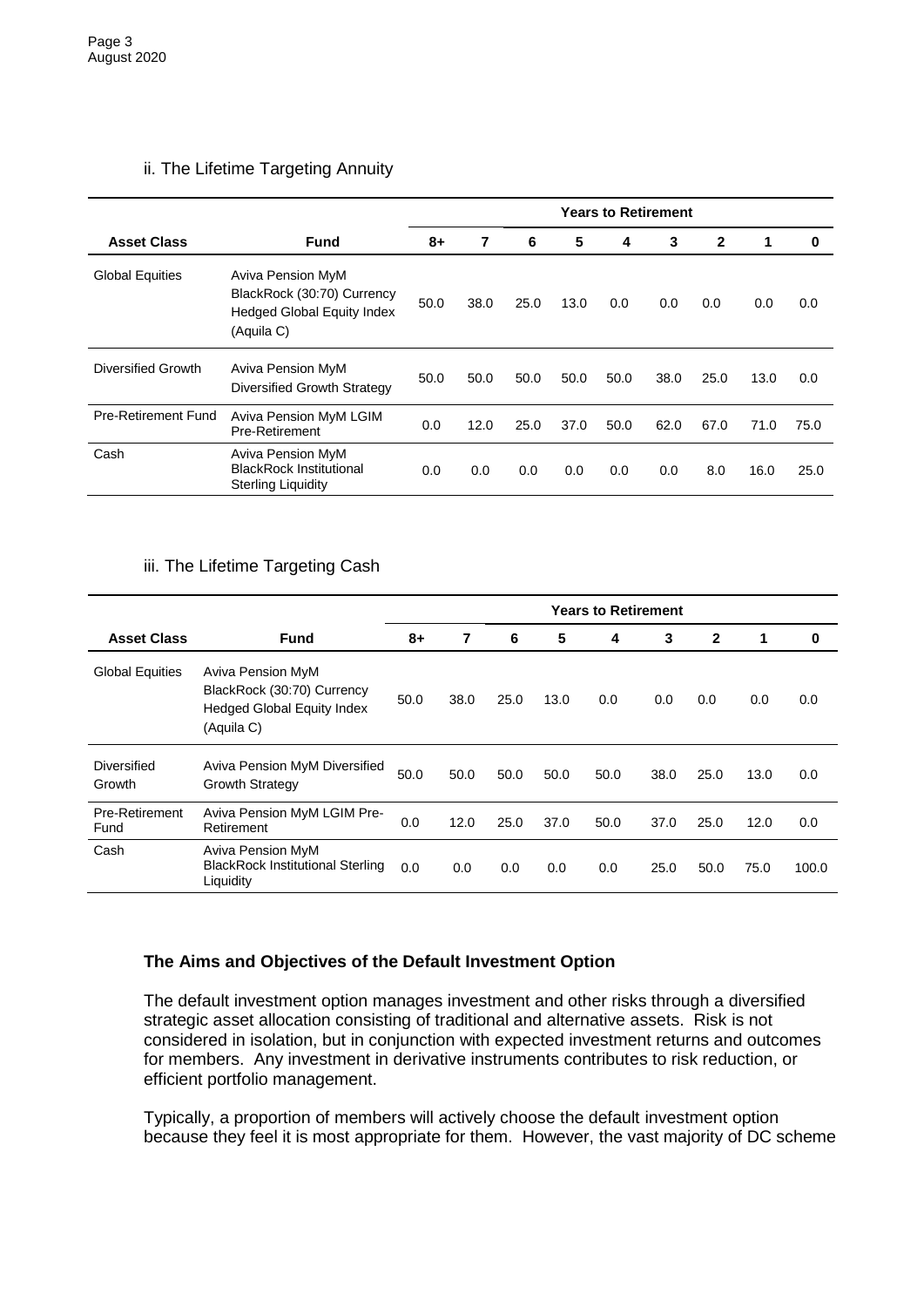members do not make an active investment decision and are invested in the default investment option.

The Trustees have made available a default investment option, the Lifetime Targeting Income Drawdown. The Trustees consider the default investment option to be appropriate for a member intending to take their retirement savings through income drawdown, along with a 25% tax-free cash lump sum, at retirement. The Trustees recognise that this will not be appropriate for all members and therefore encourages members to make their own investment decisions.

As a member's pot grows, investment risk will have a greater impact on member outcomes. Therefore, the default investment option aims to reduce investment risk as the member approaches retirement, relative to how they intend to take their benefits. These risks are managed via automated lifestyle switches over the eight-year period prior to a member's selected retirement date.

In designing the default investment option, the Trustees have explicitly considered the tradeoff between risk and expected returns.

If members wish to, they can opt to choose their own investment strategy or an alternative lifetime strategy on joining but also at any other future date.

Assets in the default investment option are invested in the best interests of members and beneficiaries, taking into account the profile of members. Assets in the default investment option are invested in a manner which aims to ensure the security, quality, liquidity and profitability of a member's portfolio as a whole.

Assets in the default investment option are mainly invested on regulated markets. Some funds may have higher exposure to securities not on regulated markets. It is at the discretion of investment managers to ensure these are kept to prudent levels.

# **Policies in Relation to the Default Investment Option**

In addition to the Trustees' Investment Objectives (covered in Section 4.1) and the Aims and Objectives of the Default Investment Option above, the Trustees believe, with the aim that assets are invested in the best interests of members, that::

- The growth phase structure, that invests in global equities and other growth-seeking assets (through the use of a diversified growth fund), will provide growth with some downside protection and some protection against inflation erosion.
- The default investment option manages investment and other risks through a diversified strategic asset allocation consisting of traditional and alternative assets. Risk is not considered in isolation, but in conjunction with expected investment returns and outcomes for members. Any investment in derivative instruments contributes to risk reduction, or efficient portfolio management.
- The Trustees have considered the balance of investments to be held in the default investment option, including the characteristics of particular asset classes and the balance between the use of active and passive investments where appropriate.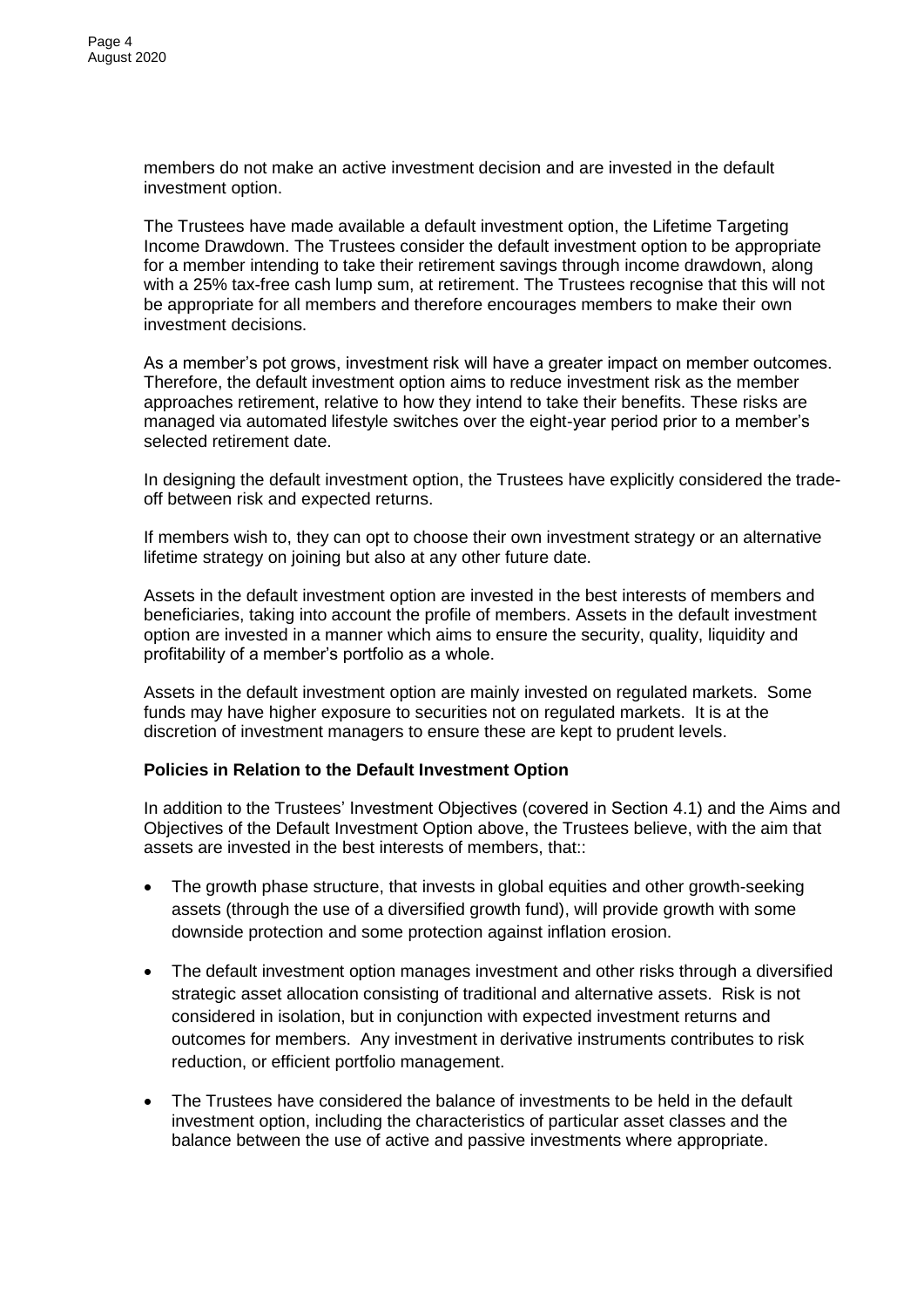- As a member's pot grows, investment risk will have a greater impact on member outcomes. Therefore, the Trustees believe that the default investment option that seeks to reduce investment risk as the member approaches retirement is appropriate.
- Taking into account the current demographics of the Plan's membership and the Trustees' views of how the membership will behave at retirement, the Trustees believe that the current default investment option is appropriate and will continue to review this over time, at least triennially, or after significant changes to the Scheme's demographic, if sooner.
- Assets in the default option are ultimately invested in daily traded pooled funds which hold highly liquid assets. The pooled funds are commingled investment vehicles which are managed by various investment managers.
- The selection, retention and realisation of assets within the pooled funds is at the discretion of the respective investment managers in line with the mandates of the funds. Likewise, the investment managers have full discretion (within the constraints of their mandates) on the extent to which social, environmental or ethical conditions are taken into account in the selection, retention and realisation of investments as set out in Section 4.2.

# **Additional default arrangements**

In accordance with the Occupational Pension Schemes (Charges and Governance) Regulations 2015, the Scheme has identified the investment options listed in the table below as 'default arrangements' (as defined by these regulations) in addition to the current default investment option in which new members are directed.

These have been identified as 'additional default arrangements' as members' accrued funds and contributions have been automatically directed to these funds without members having instructed the Trustees where their contributions are to be invested, these are not default arrangements for the purposes of auto-enrolment; these defaults exist due to historic investment option removals and were the result of three exercises:

- Mapping of former self-select funds to the Aviva My Money Platform (previously Friend's Life at the time of transition).
- Changes made to diversify the diversified growth fund from the Aviva MyMoney BlackRock DC Diversified Growth Fund to three underlying managers in the whitelabelled Aviva MyMoney Diversified Growth Strategy.
- Rationalisation and transfer of assets held with Equitable Life to the main DC Scheme assets.

Further explanation and detail is provided in the table below.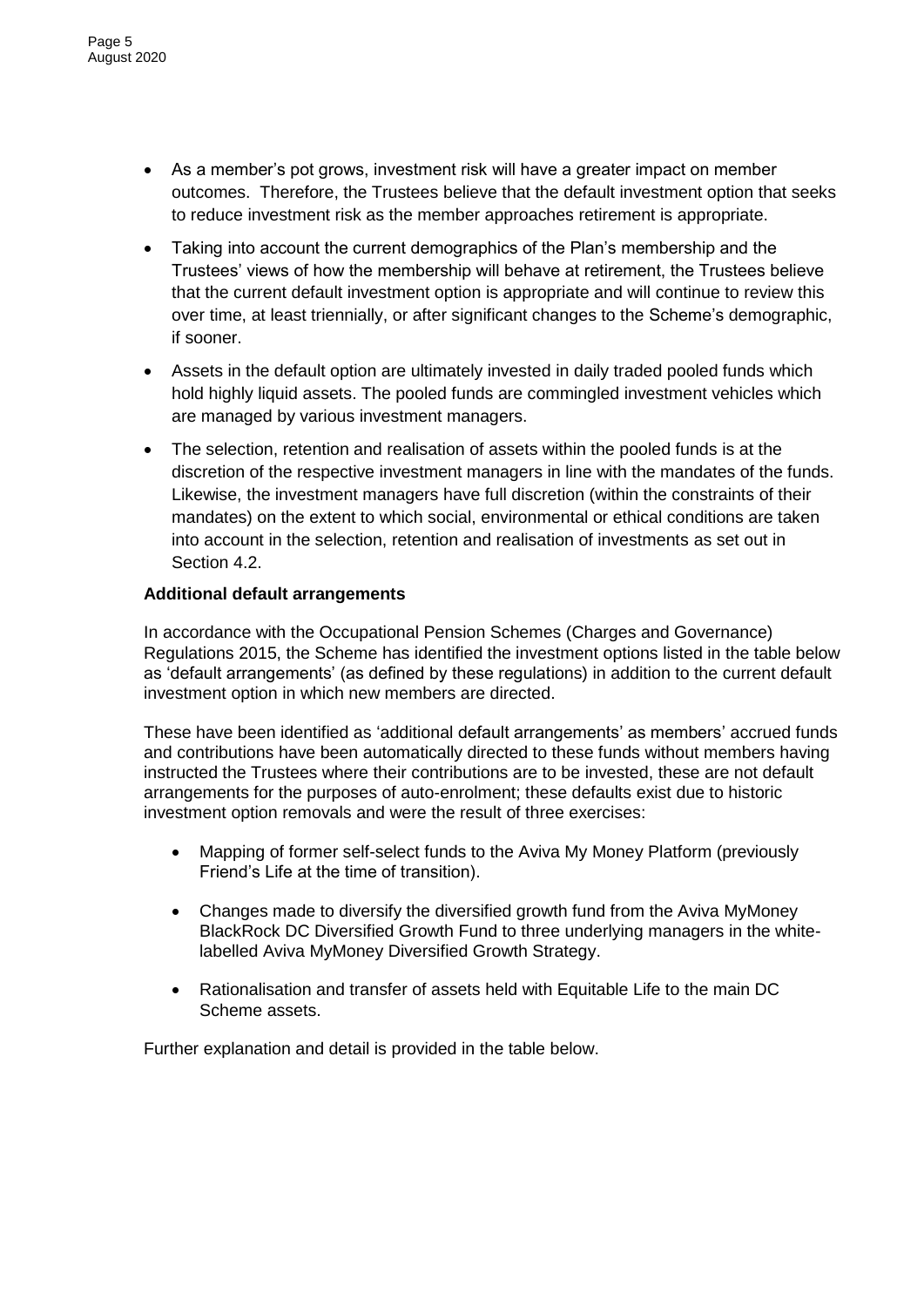| <b>Fund</b>                                                                                                             | <b>Previous</b><br><b>Arrangement</b>                     | <b>Reason for</b><br>identification as a<br>'default arrangement'                                                              | <b>Date</b>      |
|-------------------------------------------------------------------------------------------------------------------------|-----------------------------------------------------------|--------------------------------------------------------------------------------------------------------------------------------|------------------|
| Aviva Pension MyM<br>BlackRock (30:70)<br><b>Currency Hedged</b><br><b>Global Equity Index</b><br>(Aquila C) Fund       | <b>L&amp;G Global Equity</b><br>(60:40) Index Fund        |                                                                                                                                | December<br>2015 |
| Aviva Pension MyM<br><b>BlackRock Over 15</b><br>Year Gilt Index (Aquila<br>C) Fund (50%)                               | L&G AAA-AA Fixed                                          | These defaults were<br>created when funds were<br>mapped to the Aviva<br>Platform (previously<br>Friend's Life) as part of the |                  |
| Aviva Pension MyM<br><b>BlackRock Over 15</b><br>Year Corporate Bond<br>Index (Aquila C) Fund<br>(50%)                  | Interest Over 15<br>Year Targeted<br><b>Duration Fund</b> | transition of the Scheme<br>assets to the Aviva<br>platform as part of the<br>2003 section.                                    |                  |
| Aviva Pension MyM<br><b>BlackRock Institutional</b><br><b>Sterling Liquidity Fund</b>                                   | L&G Cash Fund                                             |                                                                                                                                |                  |
| Aviva Pension MyM<br>BlackRock (30:70)<br><b>Currency Hedged</b><br><b>Global Equity Index</b><br>(Aquila C) Fund (80%) | <b>L&amp;G Consensus</b>                                  |                                                                                                                                | December<br>2015 |
| Aviva Pension MyM<br><b>BlackRock Over 15</b><br>Year Gilt Index (Aquila<br>C) Fund (20%)                               | <b>Index Fund</b>                                         | These defaults were<br>created when Loctite<br>section funds were<br>mapped to the Aviva<br>Platform (previously               |                  |
| Aviva Pension MyM<br><b>BlackRock Over 15</b><br>Year Corporate Bond<br>Index (Aquila C) Fund                           | L&G Over 15 Year<br>Gilts Index Fund                      | Friend's Life) as part of the<br>transition of the Scheme<br>assets to the Aviva<br>platform.                                  |                  |
| Aviva Pension MyM<br><b>BlackRock Institutional</b><br><b>Sterling Liquidity Fund</b>                                   | <b>L&amp;G Cash Fund</b>                                  |                                                                                                                                |                  |
| Aviva Pension MyM<br>BlackRock (30:70)<br><b>Currency Hedged</b><br>Global Equity Index<br>(Aquila C) Fund (80%)        | <b>BlackRock DC</b><br><b>Balanced Growth</b><br>Fund     | These defaults were<br>created when Pension<br>Bonus section funds were<br>mapped to the Aviva<br>Platform (previously         | December<br>2015 |
| Aviva Pension MyM<br><b>BlackRock Over 15</b>                                                                           |                                                           | Friend's Life) as part of the                                                                                                  |                  |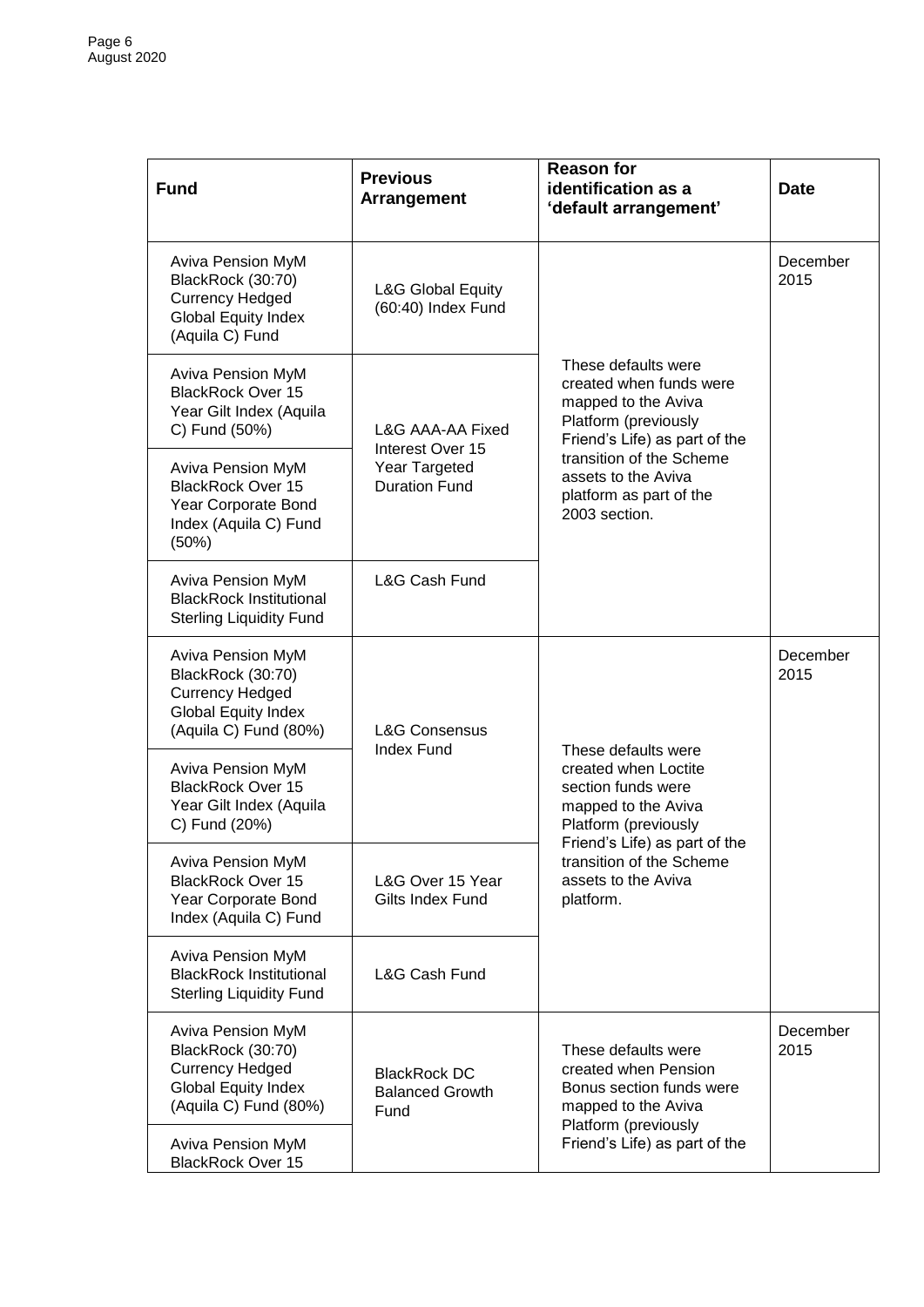| Year Gilt Index (Aquila<br>C) Fund (20%)                                                                            |                                                                               | transition of the Scheme to<br>the Aviva platform                                                                                                                                                                                                                                                                                                                                                                                                          |                  |
|---------------------------------------------------------------------------------------------------------------------|-------------------------------------------------------------------------------|------------------------------------------------------------------------------------------------------------------------------------------------------------------------------------------------------------------------------------------------------------------------------------------------------------------------------------------------------------------------------------------------------------------------------------------------------------|------------------|
| Aviva Pension MyM<br><b>LGIM Pre-Retirement</b><br>Fund                                                             | <b>BlackRock DC</b><br>Pre-Retirement<br>Fund                                 |                                                                                                                                                                                                                                                                                                                                                                                                                                                            |                  |
| <b>Aviva Pension MyM</b><br><b>BlackRock Institutional</b><br><b>Sterling Liquidity Fund</b>                        | <b>BlackRock Cash</b><br>Fund                                                 |                                                                                                                                                                                                                                                                                                                                                                                                                                                            |                  |
| <b>Aviva Pension MyM</b><br><b>Diversified Growth</b><br>Strategy                                                   | Aviva Pension MyM<br><b>BlackRock DC</b><br><b>Diversified Growth</b><br>Fund | As a result of the decision<br>to replace the Aviva<br>Pension MyM BlackRock<br>DC Diversified Growth<br>Fund with the Aviva<br>Pension MyM Diversified<br>Growth Strategy the<br>decision was taken to<br>move these members to<br>the Aviva Pension MyM<br><b>Diversified Growth</b><br>Strategy without consent<br>due to the belief that this<br>was in the best interest of<br>these members as it would<br>provide a similar<br>investment strategy. | October<br>2017  |
| <b>Aviva Pension MyM</b><br><b>Diversified Growth</b><br>Strategy (50%)                                             |                                                                               | This combination of funds<br>is the default investment<br>option growth phase.<br>Following the decision to                                                                                                                                                                                                                                                                                                                                                | December<br>2017 |
| Aviva Pension MyM<br><b>BlackRock Aquila Life</b><br>(30:70) Currency<br><b>Hedged Global Equity</b><br>Index (50%) | Equitable Life<br>Managed Fund                                                | rationalise the Equitable<br>Life Managed Fund it was<br>deemed appropriate to<br>move members into a<br>broadly similar investment<br>strategy which the growth<br>phase provides.                                                                                                                                                                                                                                                                        |                  |
| Aviva Pension MyM<br><b>BlackRock Institutional</b><br><b>Sterling Liquidity</b>                                    | <b>Equitable Money</b><br>Fund                                                | Following the decision to<br>rationalise assets held<br>within the Equitable Life<br>policies it was deemed<br>that the Aviva Pension<br>MyM BlackRock<br><b>Institutional Sterling</b><br>Liquidity was the most<br>appropriate destination for<br>assets held in the<br>Equitable Life Money<br>Fund.                                                                                                                                                    | December<br>2017 |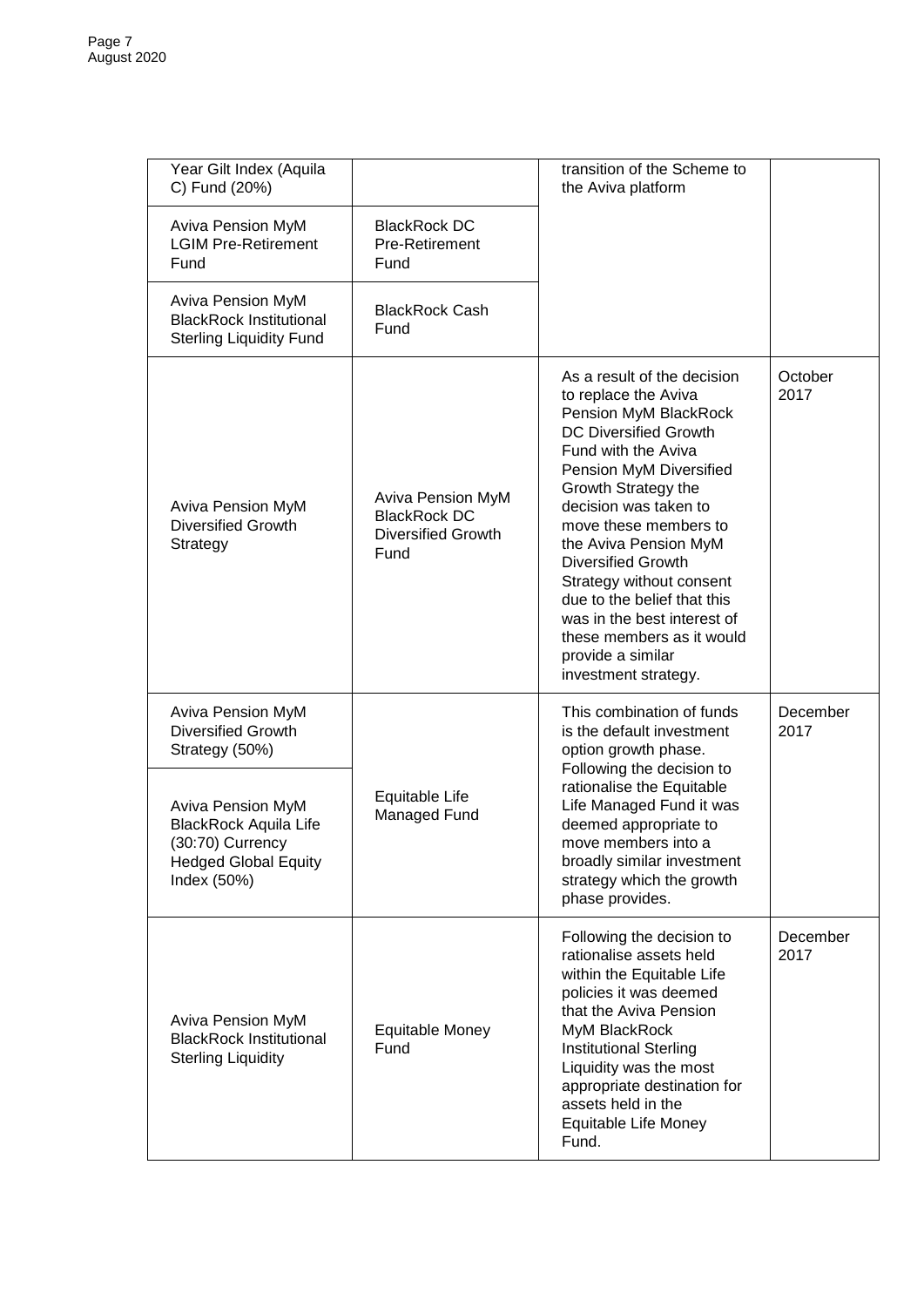Prior to mapping members' investments across to the replacement funds, the Trustees took appropriate investment advice and considered these funds to be suitable for members in order to keep them in a similar type of investment fund as they were in previously and taking account of the demographics of the members invested in the funds. The Total Expense Ratios ('TERs'), which is the cost associated with the managing and operating of the funds, are below the charge cap legislation requirement of 0.75% p.a. that applies to default investment options.

The Trustees' aims and policies in relation to the additional default arrangements are detailed below:

To provide members with a fund that is a suitable replacement for one that was removed from the Scheme.

- Assets in the default option are ultimately invested in daily traded pooled funds which hold highly liquid assets. The pooled funds are commingled investment vehicles which are managed by various investment managers. The selection, retention and realisation of assets within the pooled funds are delegated to the respective investment managers in line with the mandates of the funds. Likewise, the investment managers adhere full discretion (within the constraints of their mandates) on the extent to which social, environmental or ethical conditions are taken into account in the selection, retention and realisation of investments.
- The performance of these funds are monitored quarterly, with a strategic review being carried out at least triennially since falling under the categorisation of a 'default arrangement'.
- Risks associated with these investments have been considered in line with the defined contribution section of the Risk Management and Measurement section of this document (Section 3.2).

The Trustees review both the default strategy and additional default arrangements at least every three years and without delay after any significant change in the investment policy or the demographic profile of relevant members. The Trustees monitor the performance of the default strategy and additional defaults arrangements quarterly via monitoring reports and advice from the Investment Consultant which includes considering the investment performance net of management fees and considering the Trustees' aims and objectives are being met.

# **Day to Day Management of the Assets**

# **Main Assets**

The Trustees have contracted with Aviva via a long-term insurance contract. The Plan's investment platform is provided under contract with Aviva and Mercer Workplace Savings, both of whom are regulated by the Financial Conduct Authority (the "FCA").

The Trustees undertake to review the investment options offered to members and the investment manager arrangements on a regular basis. The investment options comprise primarily of equity, bonds, diversified growth funds and cash.